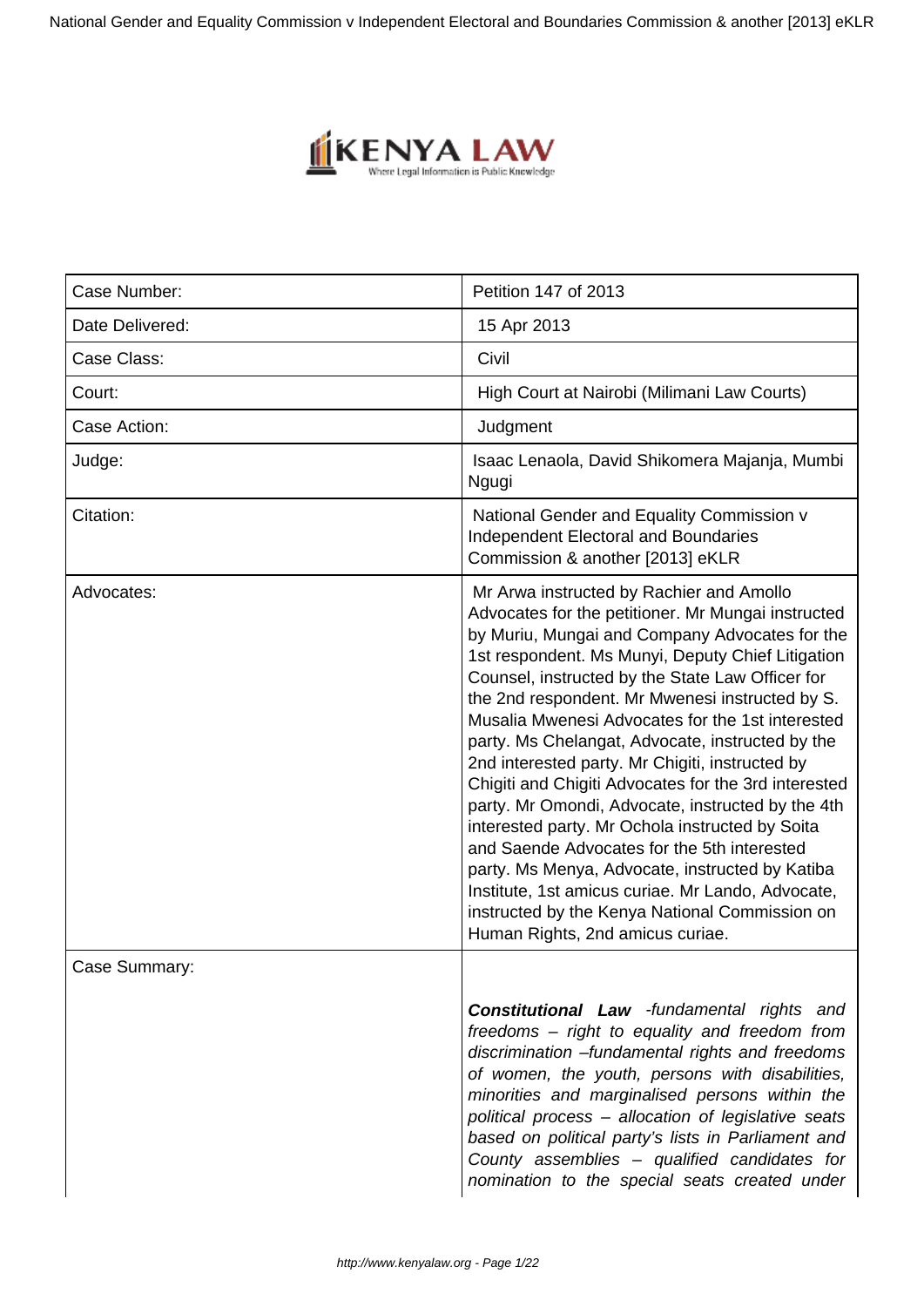|                                     | Article 90 of the Constitution - the responsibility of<br>IEBC in the creation of political party's lists,<br>supervising and conducting the election for special<br>-responsibility of IEBC<br>seat<br>to<br>ensure<br>nomination lists submitted by political parties<br>promote the rights of women, the youth, persons<br>with disabilities, minorities and marginalised<br>groups - Elections Act section 34(6) - Election<br>(General) Regulations, 2012 regulation 54,<br>55-Constitution of Kenya, 2010 article 27,<br>54,56,90 |
|-------------------------------------|-----------------------------------------------------------------------------------------------------------------------------------------------------------------------------------------------------------------------------------------------------------------------------------------------------------------------------------------------------------------------------------------------------------------------------------------------------------------------------------------------------------------------------------------|
| <b>Court Division:</b>              |                                                                                                                                                                                                                                                                                                                                                                                                                                                                                                                                         |
| <b>History Magistrates:</b>         |                                                                                                                                                                                                                                                                                                                                                                                                                                                                                                                                         |
| County:                             | Nairobi                                                                                                                                                                                                                                                                                                                                                                                                                                                                                                                                 |
| Docket Number:                      |                                                                                                                                                                                                                                                                                                                                                                                                                                                                                                                                         |
| <b>History Docket Number:</b>       |                                                                                                                                                                                                                                                                                                                                                                                                                                                                                                                                         |
| Case Outcome:                       |                                                                                                                                                                                                                                                                                                                                                                                                                                                                                                                                         |
| <b>History County:</b>              |                                                                                                                                                                                                                                                                                                                                                                                                                                                                                                                                         |
| <b>Representation By Advocates:</b> |                                                                                                                                                                                                                                                                                                                                                                                                                                                                                                                                         |
| <b>Advocates For:</b>               | $\overline{\phantom{0}}$                                                                                                                                                                                                                                                                                                                                                                                                                                                                                                                |
| <b>Advocates Against:</b>           |                                                                                                                                                                                                                                                                                                                                                                                                                                                                                                                                         |
| Sum Awarded:                        |                                                                                                                                                                                                                                                                                                                                                                                                                                                                                                                                         |

 The information contained in the above segment is not part of the judicial opinion delivered by the Court. The metadata has been prepared by Kenya Law as a guide in understanding the subject of the judicial opinion. Kenya Law makes no warranties as to the comprehensiveness or accuracy of the information.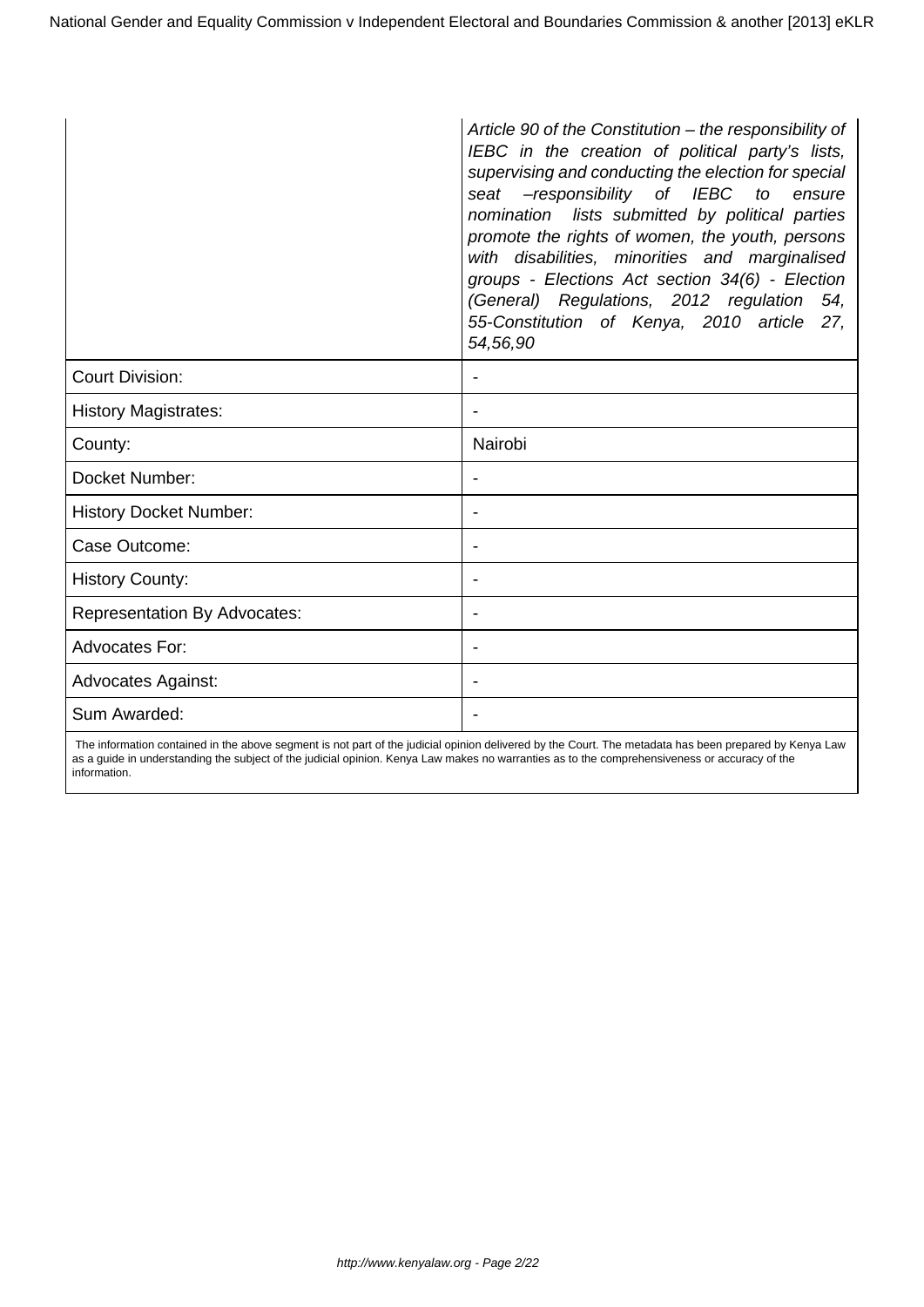## **REPUBLIC OF KENYA**

## **IN THE HIGH COURT OF KENYA AT NAIROBI**

## **MILIMANI LAW COURTS**

#### **CONSTITUTIONAL AND HUMAN RIGHTS DIVISION**

#### **PETITION 147 OF 2013**

| <b>BETWEEN</b>                       |            |  |
|--------------------------------------|------------|--|
| THE NATIONAL GENDER AND              |            |  |
|                                      |            |  |
|                                      | <b>AND</b> |  |
| THE INDEPENDENT ELECTORAL AND        |            |  |
|                                      |            |  |
|                                      |            |  |
|                                      | <b>AND</b> |  |
| <b>ASSOCIATION OF THE PHYSICALLY</b> |            |  |
|                                      |            |  |
| <b>INTERNATIONAL FEDERATION OF</b>   |            |  |
|                                      |            |  |
| <b>KENYA PARAPLEGIC</b>              |            |  |
|                                      |            |  |
| THE NATIONAL COUNCIL FOR PERSONS     |            |  |
|                                      |            |  |
| RONGAI ENVIRONMENTAL ACTION          |            |  |
|                                      |            |  |
| <b>JUDGMENT</b>                      |            |  |

**Introduction**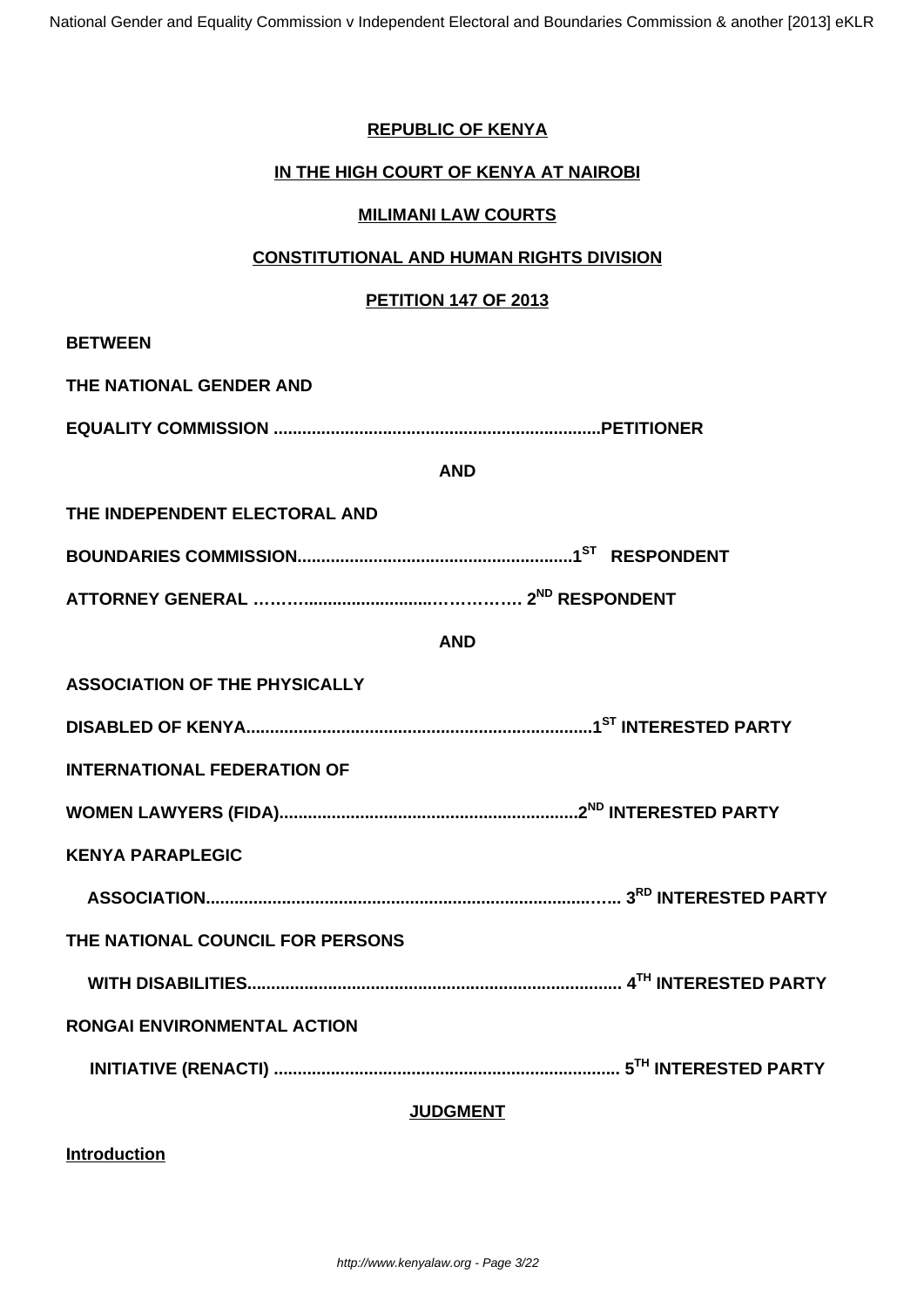1. The parties to this litigation are all agreed that elections constitute an important element of our democratic state. The common thread running throughout the Constitution is that the citizens are sovereign in determining their destiny. The sovereignty of the people is clearly articulated in the preamble to the Constitution. **Article 1** states that all sovereign power belongs to the people of Kenya and may be exercised directly or indirectly through their democratically elected representatives.

2. The people's sovereignty is underwritten by the provisions protecting fundamental freedoms and particularly the political rights contained in **Article 38** and actualised in the various provisions governing the representation of the people and the legislature contained in **Chapter Seven** and **Eight** of the Constitution respectively. The right to participate in political processes is also enshrined in key international human rights instruments among them the **Universal Declaration of Human Rights** which at **Article 21** states that, "Everyone has the right to take part in the government of his country, directly or through freely chosen representatives." **Article 13** of the **African Charter on Human and Peoples' Rights** provides that, "Every citizen shall have the right to participate freely in the government of his country, either directly or through freely chosen representatives in accordance with the provisions of the law."

3. The parties are also agreed that the Constitution holds dear those who have been historically marginalised; women, youth, persons with disabilities, marginalised communities and other vulnerable persons. **Article 27** requires not only equality and freedom from discrimination but affirmative action to remedy these historical wrongs. The duty of the State to ensure full participation of these groups of persons is also emphasised in **Articles 54** and **56** that elaborate the rights of people with disabilities and minorities and marginalised persons respectively.

4. As regards representation, the Constitution is replete with provisions that guarantee persons historically disadvantaged, representation in Parliament and the County assemblies. The Supreme Court in **Advisory Opinion No. 2 of 2012 [2013] eKLR**, noted "[47] The Court is fully cognisant of the distinct social imperfection which led to the adoption of Articles 27(8) and 81(b) of the Constitution; that in elective or other public bodies, the participation of women has, for decades, been held at bare nominal levels, on account of discriminatory practices, or gender-indifferent laws, policies and regulations." These sentiments equally reflect the position of persons with disabilities, the youth, minorities and marginalised communities.

5. In the case of **Kituo cha Sheria v Independent Electoral and Boundaries Commission and Another Nairobi Petition No. 574 of 2012 [2013]eKLR**, which dealt with the right of prisoners to vote, the Court observed that, "[13] The Constitution as the supreme law is founded on the sovereignty of the people of Kenya (see **Njoya and Others v Attorney General and Others (2008) 2 KLR (EP) 658)**. This sovereignty is exercised through voting for representatives in the National and County governments who exercise delegated authority of the people in accordance with **Article 2**. It is beyond argument then that the right to vote is fundamental to our system of government. The Constitution, with its emphasis on the peoples' sovereignty, the values of the rule of law, equity, inclusiveness, equality, human rights as well as the right to vote guaranteed under **Article 38** and the qualification of voters provided under **Article 83** does not exclude prisoners from being registered to vote and consequently voting in an election. Apart from merely guaranteeing the right, the Constitution places upon the State and its agencies the positive responsibility to ensure that all the people of Kenya and particularly those who are marginalised or vulnerable are able to exercise this fundamental right."

6. The nature and extent of the representation guaranteed under **Article 90** of the Constitution and the obligations of the Independent Electoral and Boundaries Commission ("IEBC") is at the heart of this case and we note as the court noted in the case of **Johnson Muthama v Minister for Justice and**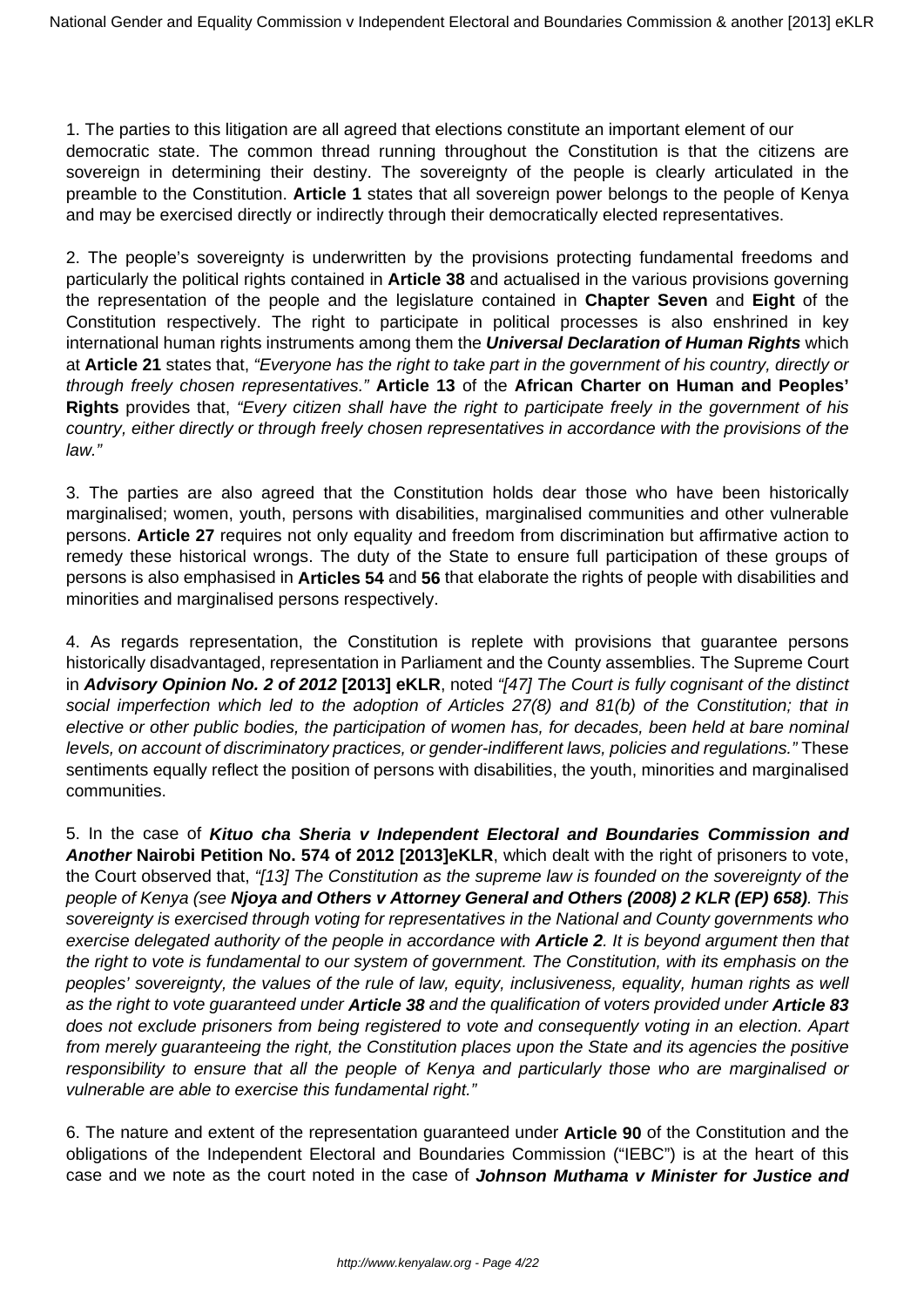**Constitutional Affairs and Another Nairobi Petition 198 of 2011 [2012]eKLR**, that, "In bringing this matter for determination, the petitioners have demonstrated the concern of citizens in ensuring that the rights enshrined in the Constitution translate into reality, and that the organs of state entrusted with the duty of implementing the requirements of the Constitution do so in a manner that is faithful to the letter and spirit of the Constitution. This matter is concerned with the exercise of sovereign power by the citizen and with the protection of the citizens' right to participate in their governance …"

#### **Background**

7. The petitioner, the National Gender and Equality Commission ("NGEC"), is a Commission established under **Article 59(4)** of the Constitution and the **National Gender and Equality Act, 2011**. Its overall mandate is that of promoting gender equality and freedom from discrimination as provided in **Article 27** of the Constitution. In the petition, it contends that the IEBC has failed in its constitutional responsibility of supervising and conducting party elections for purposes of electing members whose names appear on the party lists as required by **Article 90**.

8. The petitioner brings the petition dated 5<sup>th</sup> March 2013 against the IEBC, seeking declarations relating to the implementation of **Articles 97(1)(c), 98(1)(b), (c)** and **(d)** and **177(1)(b)** and **(c)** which deal with the allocation of legislative seats based on party lists, in Parliament and County assemblies, as follows;

1. A declaration that the respondent has contravened the provisions of Article 90 and  $91(1)(e)$  and (f) of the Republic of Kenya together with regulation 54(5) of the Election (General) Regulations 2012.

2. A declaration that the party lists so far received by the respondents from political parties in purported compliance with Article 90 of the Constitution are illegal and unconstitutional and accordingly null and void ab initio for want of compliance with mandatory constitutional provisions.

3. A conservatory order or an order of injunction restraining the respondents from allocating special seats to political parties on the basis of the purported party lists submitted by political parties under Article 90 of the Constitution.

4. An order of mandatory injunction or mandamus directing the respondents to strictly comply with its constitutional duties under Article 90 of the Constitution by supervising and conducting political party elections for purposes of electing members of the party whose names should appear on the party lists for special seats under Articles 97(1)(c), 98(1)(b), (c) and (d) and 177(1)(b) and (c) and ensuring strict compliance with the conditions set out in Article 90(2) and (3).

5. A declaration that the failure by the respondents to comply with their constitutional duties under Article 90 of the Constitution infringes upon:

a) The rights of political party members to elect from amongst themselves persons who should hold the special seats donated by the Constitution on behalf of their party

b) The right of party members who have been duly elected to the party list created by the party under Article 90 of the Constitution to have their chances of eventually occupying the said special seats determined by the party members through the exercise of universal suffrage rather than by the party chiefs through the exercise of….and/or caprice

c) The right of Kenyan citizens to have the constitution implemented fully both in its letter as well as spirit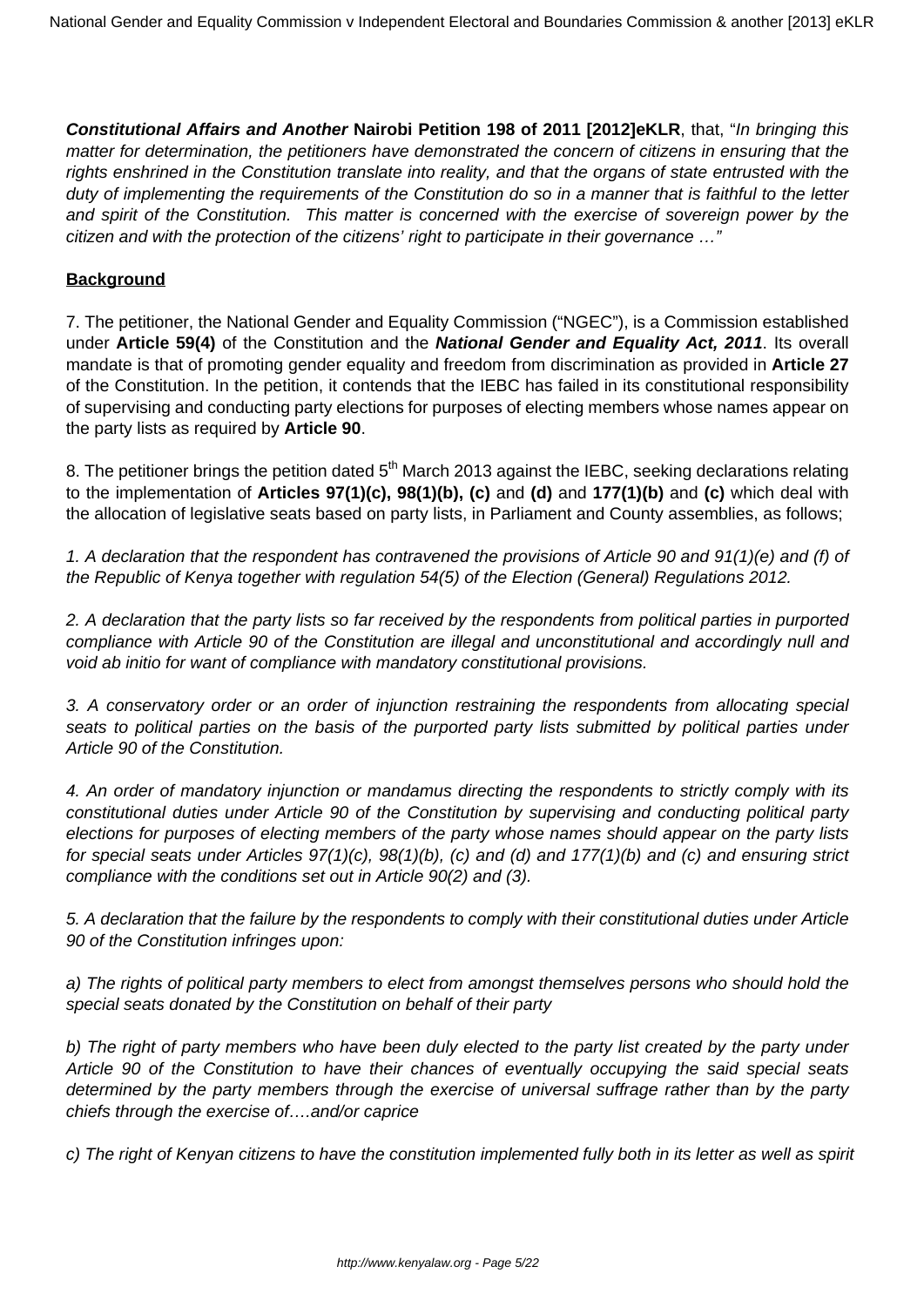d) The right of persons whose interests are sought to be protected through the special seats donated by the Constitution vide Article 97(1)(c), 98(1)(b) and (d) and 177(ii)(b) and (c) to have those interests securely protected.

6. That the Honourable court be pleased to issue the following declarations, orders, directions and writs as may be necessary to safeguard and prevent the violation of Article 90 and 91(e) and (f) of the Constitution of the Republic of Kenya.

7. That the costs consequent upon this application be borne by the respondent.

8. All such other orders that this Honourable court shall deem just.

9. The petitioner's case is in material respects supported by all the interested parties. They are all agreed that the matters for determination go to the heart of our democratic system and it was important that the Court addresses the issues raised as the IEBC had not acted in accordance with the Constitution in taking into account the interests of persons with disabilities, the youth, minorities and marginalized groups which are the kind of special interests contemplated in the Constitution and which require representation in Parliament and the County assemblies.

10. The IEBC, supported by the Attorney General, denies that it failed to follow the Constitution in the manner it conducted and supervised the election of seats referred to in **Article 90**. It states that it complied with the Constitution by setting guidelines for the generation of party lists and that the ultimate responsibility for the generation of those lists was with the political parties in accordance with the **Political Parties Act (Act No. 11 of 2011)**.

11. The amici curiae, Katiba Institute ("KI") and the Kenya National Commission on Human Rights ("KNCHR") filed written submissions and made oral arguments necessary to assist the court come to a fair and just conclusion of the matter.

12. Broadly speaking these arguments set the scene for determination of the issues at hand.

## **The Constitutional and legal provisions**

13. Before we proceed to consider the case and in order to put the case in context, we think it is important to set out the provisions of **Article 90** which deal with **"Allocation of Party list seats"** and it provides as follows;

90. (1) Elections for the seats in Parliament provided for under Articles 97(1) (c) and 98 (1) (b), (c) and (d), and for the members of county assemblies under 177 (1) (b) and (c), shall be on the basis of proportional representation by use of party lists.

(2) The Independent Electoral and Boundaries Commission shall be responsible for the conduct and supervision of elections for seats provided for under clause (1) and shall ensure that-

(a) each political party participating in a general election nominates and submits a list of all the persons who would stand elected if the party were to be entitled to all the seats provided for under clause (1), within the time prescribed by national legislation;

(b) except in the case of the seats provided for under Article 98 (1) (b), each party list comprises the appropriate number of qualified candidates and alternates between male and female candidates in the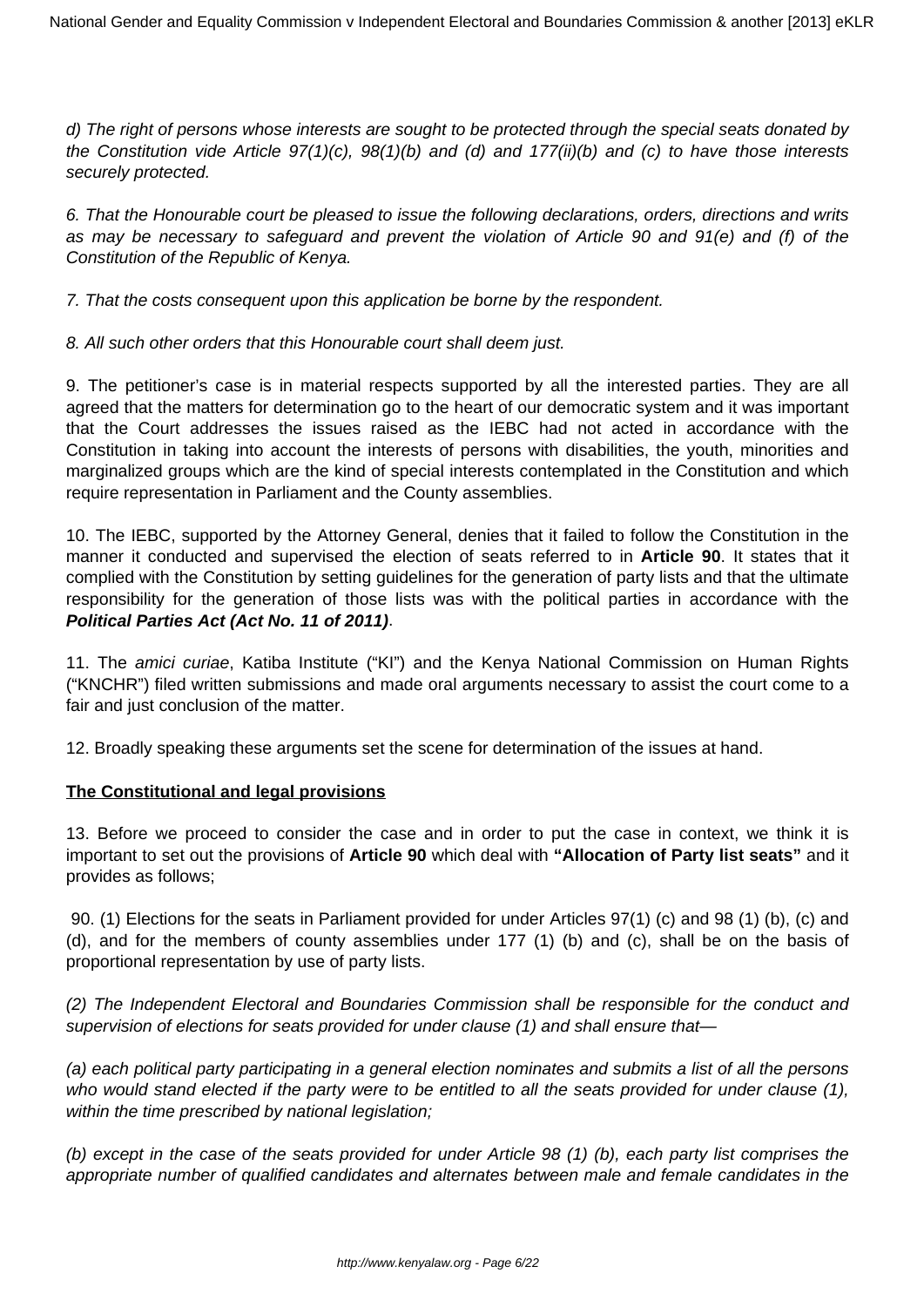priority in which they are listed; and

(c) except in the case of county assembly seats, each party list reflects the regional and ethnic diversity of the people of Kenya.

(3) The seats referred to in clause (1) shall be allocated to political parties in proportion to the total number of seats won by candidates of the political party at the general election.

14. The relevant provision regarding membership to the National Assembly is dealt with by **Article 97(1)(c)** which states as follows;

**97.** (1) The National Assembly consists of  $-$  (c) twelve members nominated by parliamentary political parties according to their proportion of members of the National Assembly in accordance with Article 90, to represent special interests including the youth, persons with disabilities and workers.

15. **Article 98 (1)(b)(c) and (d)** deals with members elected on the basis of party lists to the Senate and it provides as follows;

**98.** (1) The Senate consists of—

(b) sixteen women members who shall be nominated by political parties according to their proportion of members of the senate elected under clause(a) in accordance with Article 90;

(c) two members, being one man and one woman, representing the youth;

(d) two members, being one man and one woman, representing persons with disabilities; and

16. **Article 177(b)** and **(c)** dealing with members elected on the basis of party lists to the County assembly states as follows;

**177.** (1) A county assembly consists of—

(b) the number of special seat members necessary to ensure that no more than two-thirds of the membership of the assembly are of the same gender;

(c) the number of members of marginalised groups, including persons with disabilities and the youth, prescribed by an Act of Parliament; and

17. The provisions of **Article 90** are given effect by the provisions of **Part III** of the **Elections Act (Act No. 24 of 2011)** particularly **sections 34** to **37** of the Act titled, **"Nomination of party lists."** Apart from re-stating the provisions of the Constitution, these provisions provide how the party lists are to be compiled. **Section 35** of the **Elections Act, 2011** states that, "A political party shall submit its party list to the Commission on the same day as the day designated for submission to the Commission by political parties of nomination of candidates for an election before the nomination of candidates under Article 97(1)(a) and (b), 98(1)(a) and 177 (1)(a) of the Constitution."

## **Issues for determination**

18. After the petition was filed, we heard the application for conservatory orders and by a ruling dated  $25<sup>th</sup>$  March 2013, we issued a conservatory order in the following terms, "[W]e order that pending the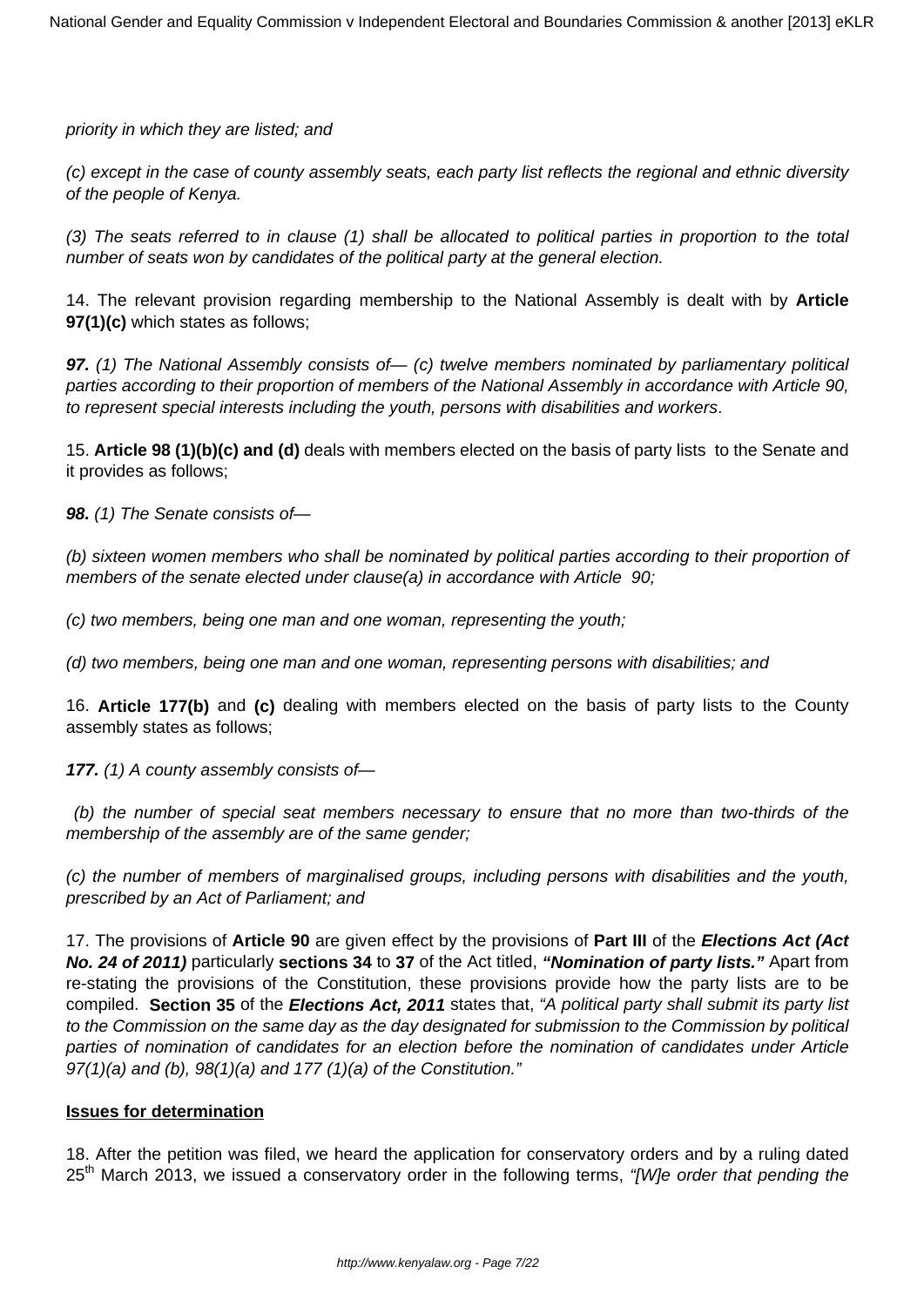hearing and determination of the petition the Independent Electoral and Boundaries Commission (IEBC) shall not gazette the nomination of County Assembly Representatives based on the Party Lists submitted to it by Political Parties." We declined to issue conservatory orders affecting the party list seats to the Senate and National Assembly. We shall deal with the latter point later in the judgment.

19. We thereafter directed the parties to file their respective depositions and written submissions. We also heard oral submissions by the parties' advocates. We believe that this matter concerns the interpretation of **Article 90** of the Constitution and its application to the manner in which party lists are constituted.

20. Although the parties raised various issues for determination, we shall address following issues which we have framed;

a) What is the responsibility of the IEBC in the creation of party lists by political parties under **Article 90**"

b) Who are the qualified candidates for nomination to the special seats created under **Articles 97(1)(c), 98(1) (c)** and **(d)** and **177(1)(b)** and **(c).**

c) Did IEBC comply with its responsibility to supervise and conduct the election for special seats under **Article 90**"

d) If the answer to (c) is negative, what reliefs should the Court grant"

## **General Principles**

21. All the parties addressed us on principles of interpretation of the Constitution applicable to this case.

22. In dealing with the task at hand, this Court is enjoined to be guided by the provisions of **Article 259(1)** which provides that the Constitution shall be interpreted in a manner that promotes its purpose, values and principles, advances the rule of law and the human rights and fundamental freedoms in the Bill of Rights and permits development of the law and contributes to good governance. **Article 259(1)** commands a purposive approach to interpretation of the Constitution. Purposive interpretation was explained by the Supreme Court of Canada in the case of **R v Big M Drug Mart Limited [1985] 1 SCR** 295 at para. 116, 117 where the Court stated, "[T]he proper approach to the definition of rights and freedoms guaranteed by the Charter was a purposive one. The meaning of a right or freedom guaranteed by the Charter was to be ascertained by an analysis of the purpose of such a guarantee; it was to be understood, in other words, in the light of the interests it was meant to protect. ...... [T]his analysis is to be undertaken, and the purpose of the right or freedom in question is to be sought by reference to the character and the larger objects of the Charter itself, to the language chosen to articulate the specific right or freedom, to the historical origins of the concepts enshrined, and where applicable, to the meaning and purpose of the other specific rights and freedoms with which it is associated within the text of the Charter. The interpretation should be ………... a generous rather than a legalistic one, aimed at fulfilling the purpose of the guarantee and securing for individuals the full benefit of the Charter's protection. At the same time it is important not to overshoot the actual purpose of the right or freedom in question, but to recall that the Charter was not enacted in a vacuum, and must therefore ……... be placed in its proper linguistic, philosophic and historical contexts."

23. Our Supreme Court in **Re The Matter of the Interim Independent Electoral Commission Constitutional Application No. 2 of 2011** at para. 51 adopted the words of Mohamed A J in the Namibian case of **State v Acheson 1991(20 SA 805 (Page 813)** where he stated that, "The Constitution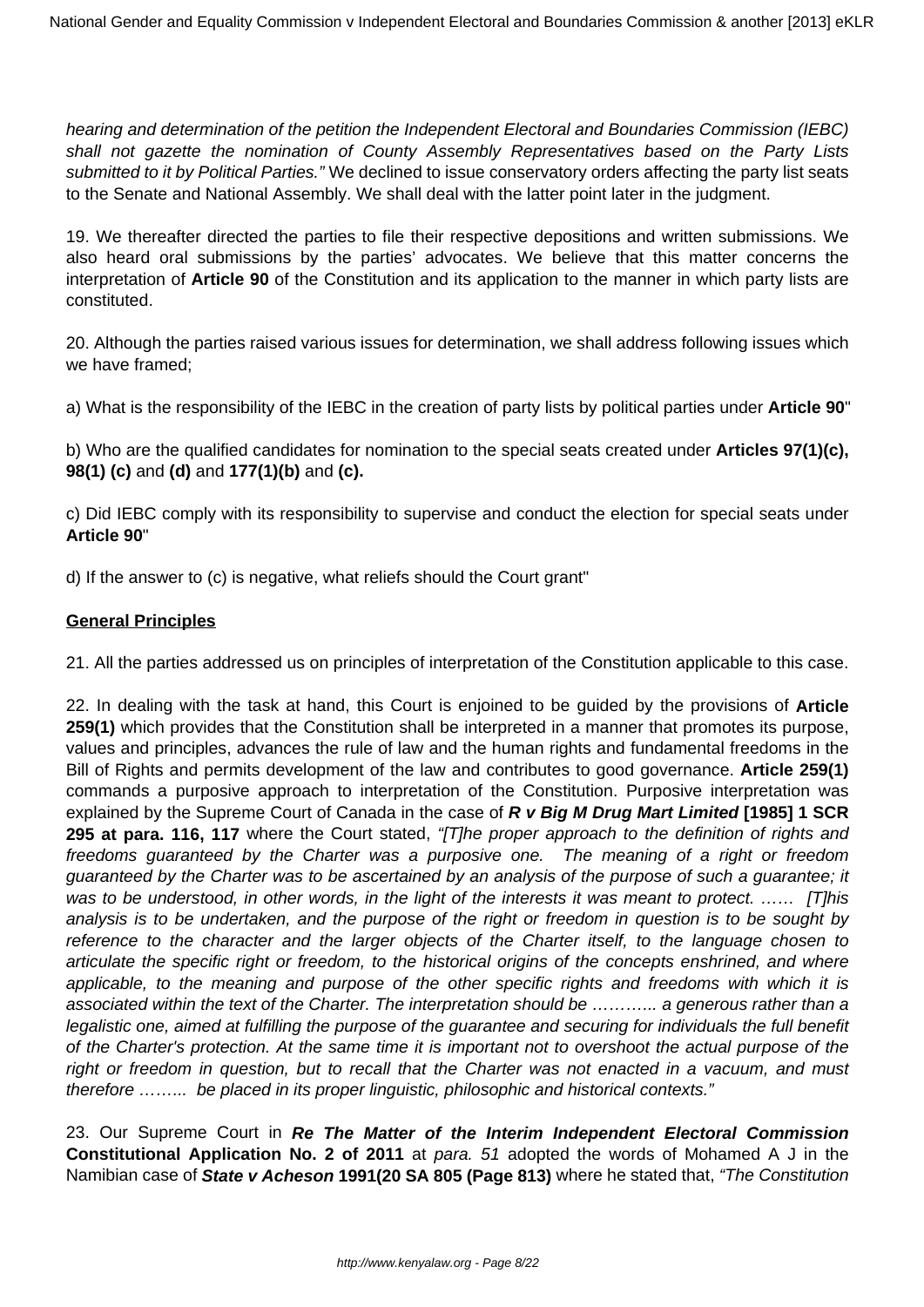of a nation is not simply a statute which mechanically defines the structures of government and the relationship government and the governed. It is a mirror reflecting the "national soul" the identification of ideas and ....... aspirations of a nation, the articulation of the values bonding its people and disciplining its government. The spirit and tenor of the Constitution must, therefore preside and permeate the process of judicial interpretation and judicial discretion."

24. Apart from complying with the stipulation that the Constitution must be given full life, it is also our duty in considering this matter to give effect to the Constitution as a whole. The various provisions that govern the electoral process must therefore be read together in a manner that gives full effect to the purposes of the Constitution. We fully adopt the principle of harmonization set out in the case of **Centre for Rights Education and Awareness (CREAW) and Others v The Attorney General Nairobi Petition No 16 of 2011 (Unreported)** where the Court, quoting other decisions, stated that, "In interpreting the Constitution, the letter and the spirit of the supreme law must be respected. Various provisions of the Constitution must be read together to get a proper interpretation." (see also **Tinyefuza v The Attorney General Constitutional Appeal No. 1 of 1997 (Unreported)** and **Olum v Attorney General of Uganda** (2002) 2 EA 508).

25. In addition to these principles outlined, counsel for the parties, referred us to international law and treaties that underpin fundamental rights and freedoms of women, the youth, persons with disabilities and marginalised persons within the political process. International law and instruments which Kenya has ratified now have the force of law in Kenya by dint of **Article 2(5)** and **(6)** and must be given effect.

26. Mr Chigiti, learned counsel for the Kenya Paraplegic Association, the 3<sup>rd</sup> interested party, referred us to several international instruments for example the **African Charter on Elections, Democracy and Governance**. **Article 3(7)** of that Charter provides that State Parties shall adopt legislative and administrative measures to guarantee the rights of women, ethnic minorities, migrants, people with disabilities, refugees and displaced persons and other marginalized and vulnerable social groups. **Article 31(1)** provides that State Parties shall promote participation of social groups with special needs, including the Youth and people with disabilities, in the governance process. Although Kenya has not ratified this Charter, it is persuasive authority for the principles it outlines.

27. **Article 5 (2)** of the **Convention of The Rights of Persons With Disabilities** provides that States Parties shall prohibit all discrimination on the basis of disability and guarantee to persons with disabilities equal and effective legal protection against discrimination on all grounds. **Article 29** provides that States Parties shall guarantee to persons with disabilities political rights and the opportunity to enjoy them on an equal basis with others, and shall undertake to ensure that persons with disabilities can effectively and fully participate in political and public life on an equal basis with others, directly or through freely chosen representatives, including the right and opportunity for persons with disabilities to vote and be elected.

28. Ms Chelangat, learned counsel for the Federation of Women Lawyers - Kenya, the 2<sup>nd</sup> interested party, emphasised the international instruments that underpin the rights of women. **The Convention on the Elimination of All Forms of Discrimination Against Women (CEDAW)** which prohibits discrimination against women. **Article 7(b)** of the Convention obliges State parties to take all appropriate measures to eliminate discrimination against women in political and public life and to ensure that women have, on equal terms with men, the right to participate in the formulation of public policy and hold office and perform all public functions at all level of government.

29. **The Protocol to the African Charter on Human and Peoples Rights on the Rights of Women in Africa (Maputo Protocol)** relates to women's right to participate in the political and decision making process. It obliges State parties to take specific positive action to promote active participation of women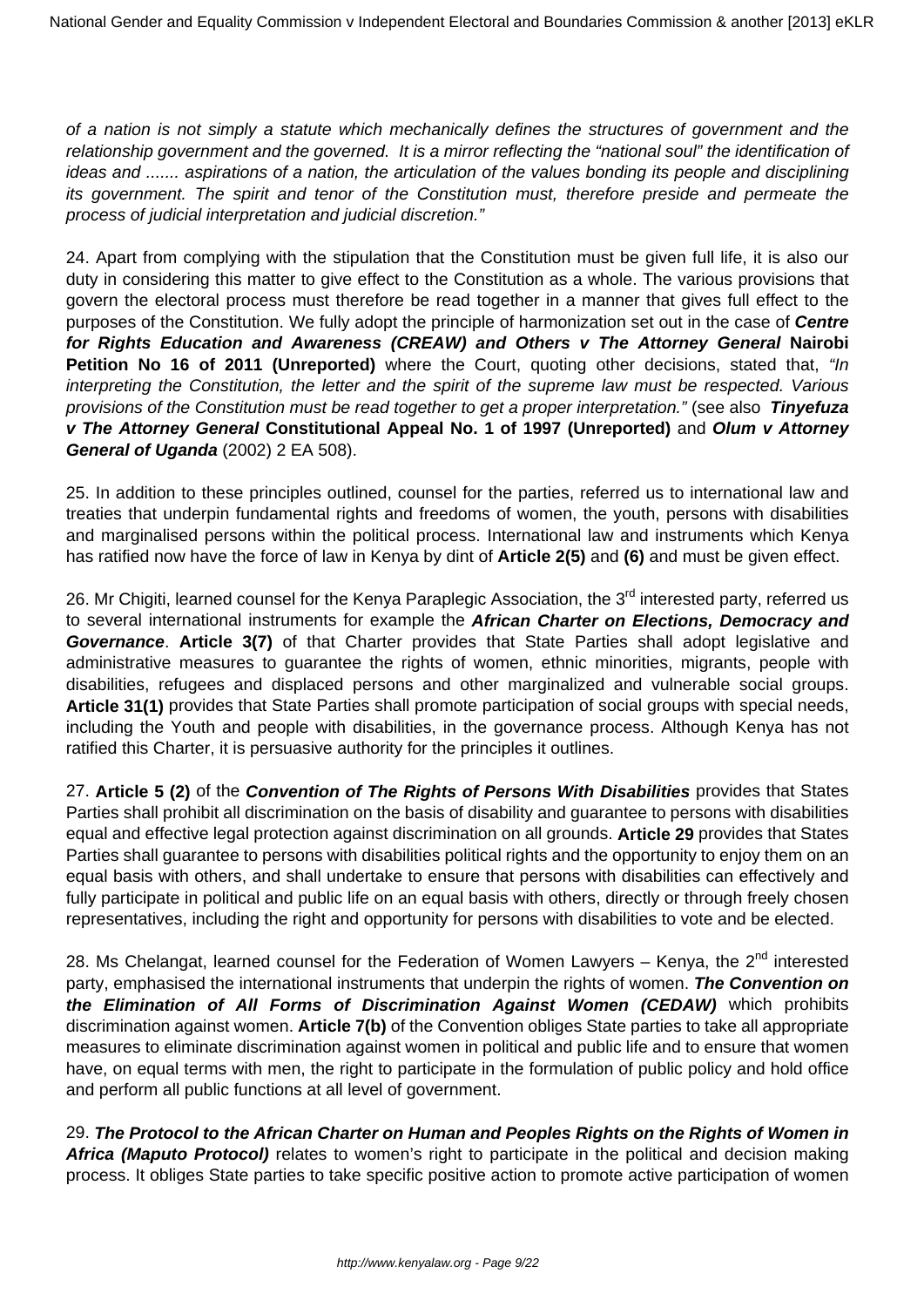in political life including ensuring that there is increased and effective representation and participation of women at all levels of decision making.

30. These principles we have set out provide the milieu in which the issues in this matter will be considered.

## **What is the responsibility of the IEBC under Article 90 of the Constitution**

31. The first issue we have framed deals with the nature and extent of the IEBC's responsibility in the creation of party lists and more particularly its responsibility to conduct and supervise elections under **Article 90(2)**. In answering this question, the meaning of "election" used in the Article must be understood.

32. The petitioner's case is that **Article 90(1)** postulates an election at the party level which election culminates in the generation of political party lists. It contends that **Article 90** obliges the IEBC to conduct and supervise the party electioneering process for the special seats and it is this obligation that IEBC contravened.

33. Thus the petitioner submits that **Articles 88(4)** as read with **Article 90(2)** imposes a constitutional obligation on IEBC to "conduct and supervise" elections for special seats and ensure that the letter and spirit of the Constitution is met. The petitioner avers that IEBC failed to conduct and supervise the election for special seats as provided under **Article 90** but that it received political party lists which had not been prepared in accordance with **Article 90.**

34. Mr Arwa, learned counsel for the petitioner, argued that **Article 90** required the political parties to hold elections to choose their members to be placed on their party lists as well as the precise position or location on the said lists because priority is given to those on the top of the lists. He further submitted that to hold otherwise would amount to eliminating the element of democratic competition for the limited seats available and that would be contrary to the national values and principles of governance articulated in **Article 10**. The petitioner avers that IEBC failed to ensure that elections which were the primary criterion for the creation of party lists were carried out. Counsel submitted that the argument by the IEBC that there were serious logistical and other challenges was not a reason to lower the constitutional standard and requirement for such elections.

35. The petitioner's position then is that **Article 90(2)** imposes on the IEBC the obligation to conduct and supervise elections for the seats provided under **Article 90(1)** and as such IEBC must work out a mechanism for ensuring strict compliance with its constitutional mandate rather than citing logistical difficulties. Counsel emphasised that the provisions of the Constitution are clear and unambiguous and the words of **Article 90(2)** must be given the clear and ordinary meaning. He referred to the case of **Attorney General of Tanzania v Rev. Christopher Mtikila [2010] 2 EA 13** where the Tanzania Court of Appeal observed that, "The Court can never disregard clear words of a provision of the Constitution. That will cause anarchy."

36. In order to understand the meaning of "elections," APDK urges the Court to read the Constitution and the law relating to elections particularly **section 34 (1)** and **(10)** of the **Elections Act, 2011** to press the point raised by the Petitioner that **Article 90 (2) (a)** deserves special attention. It submitted that there is no definition of "election" or "elected" or "elect" in the Constitution and the **Elections Act, 2011** defines "election" to mean 'a presidential, parliamentary or county election and includes a by-election".

37. APDK submits that the "Elections for the seats in Parliament" referred to in **Article 90(1)** are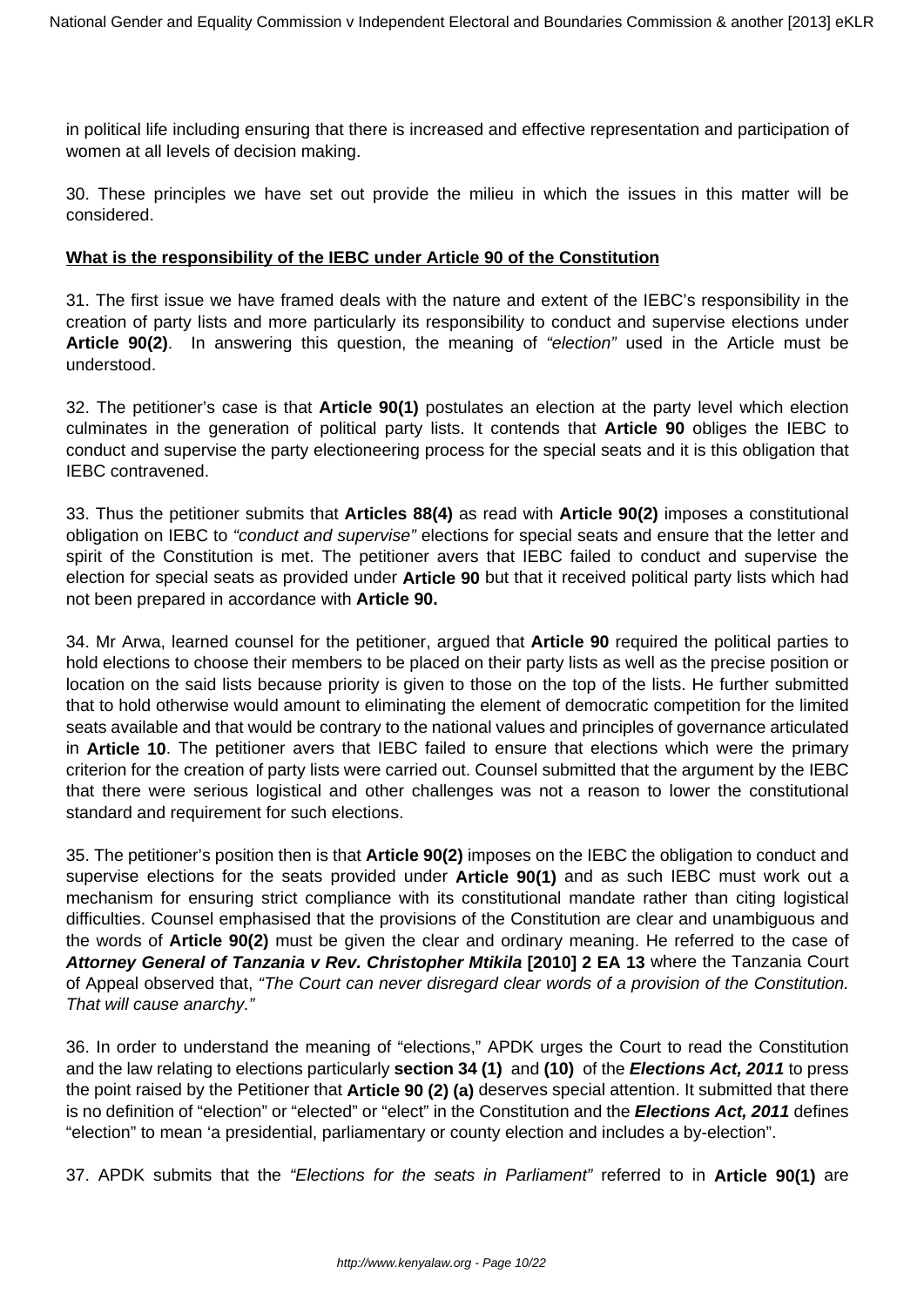parliamentary and county elections in the proper and purposive sense of the word. It states that these elections include elections conducted by political parties at the time of a General election to "fill" all the relevant seats under **Article 90(1)** and the IEBC is responsible for the conduct and supervision of those elections.

38. APDK further submits that if the elections are not held at all or not held in accordance with **Article 90** under the auspices of IEBC in order to satisfy the conditions of **Article 90**, and in particular **Article 90(2)** then they contravene the Constitution and are invalid pursuant to **Article 2**.

39. Mr Mwenesi, learned counsel for APDK, submitted that the Constitution and the statutes are drafted on the assumption that there is interplay of the relevant provisions and that the elections being referred to in **Chapter Seven** on the Representation of the People are elections ordinarily so-called. APDK noted that the natural and ordinary meaning of elections is to be found in **Black's Law Dictionary** which refers to an "Election" as the exercise of a choice or selection by electors, while 'appointment' refers to a choice or selection by an individual." According to ADPK then, the responsibility of the IEBC to conduct and supervise election cannot be denied and must be read to mean that IEBC ensures that the elections are actually held and stands in a supervisory, "mnyapara-like" role to ensure that each political party has elected all the persons who "would stand elected if the party were entitled to all the seats" under **Article 90 (1)**.

40. The position taken by IEBC, and supported by the Attorney General, is that the persons in the party lists under **Article 90** are persons who would stand elected if the party were to be entitled to all the seats provided under **Article 90(1)**. It submits that **Article 90(2)** deems the persons who will be nominated by the IEBC from the various party lists as allocated under **Article 90(3)** of the Constitution to be **"elected."**

41. Mr Mungai, learned counsel for the IEBC, submits that the word **"elected"** as used in **Article 90** does not have the meaning of universal suffrage and that the persons who will be deemed elected for the seats under **Article 90**, will only be so deemed after the completion of the General elections and thereafter allocation of the seats to political parties is made in proportion to the total number of seats won by candidates of a political party at the General elections. In his submission, counsel noted that it is not every person nominated by political parties in their party lists is or will be deemed elected under **Article 90** and that some political parties which participated in the General election and which submitted their party lists to the IEBC under **Article 90(2)** will not have any person in the submitted party lists deemed elected once the allocation under **Article 90(3)** is done. IEBC asserts that the election under **Article 90** is the allocation of the seats to the political parties by the IEBC. The allocation must thereafter be made in the order of their position in the party lists and ensuring, inter-alia, gender equity.

42. The IEBC contends that **Article 90(2)** is clear that it is the duty of political parties participating in the General election to prepare and submit party lists. It relies on **Regulation 88(1)** of **the Election (General) Regulations, 2012 ("the General Regulations")** which provides that party lists shall be prepared in accordance with the nomination rules of political parties. Counsel further noted that it has not been shown, or even alleged, that any of the political parties that participated in the General elections held on the 4<sup>th</sup> March 2013, breached their nomination rules in preparing and forwarding their party lists to the IEBC.

43. The 1<sup>st</sup> amicus curiae, KI, in its written brief and through the submission of its learned counsel, Ms Menya, addressed the issue of the methodology for nomination and election of party list members to the National Assembly, Senate and County assemblies in its written brief. KI disagrees with the petitioner's position on the role of the IEBC and submits that the IEBC is, "responsible for the conduct and supervision of elections for seats" in **Article 90(1),** and it is not responsible for any election for the party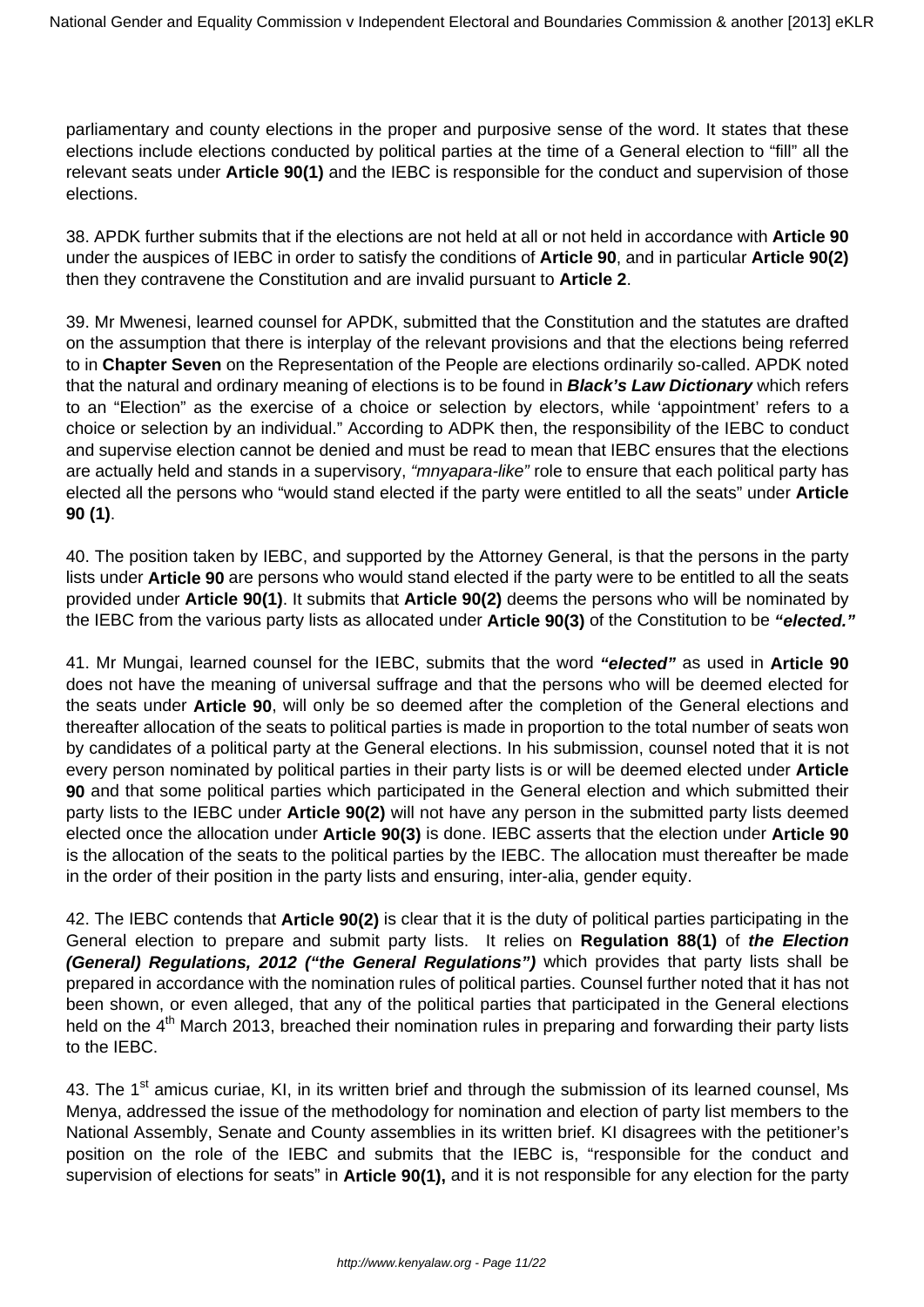lists. KI argues further that had the drafters intended that the IEBC be responsible for internal party elections for the lists, the law would have been clear that the election referred to were internal party elections and were for places on the lists and not for seats. KI contended that even though political parties are required to have democratic processes in accordance with **Article 89(1)(d)**, there is no indication that the IEBC is responsible for conducting elections within parties for individual candidates.

44. In our view, the word "elections" in **Article 90** must be read in light of the context in which it appears in the Constitution and other provisions governing elections. We therefore agree with the position taken by the respondents and KI that the word "elections" in **Article 90** does not refer to internal party elections for positions on the party lists. As the opening title suggests, **Article 90** deals with the allocation of party seats. It is the allocation of those party seats that results in an election of the party members based on the lists submitted by the political parties to the IEBC.

45. We therefore find and hold that **Article 90(2)** does not deal with elections leading to the constitution of party lists nor concern itself with the manner in which parties come up with the names on the lists. How the election of persons on the list is carried out is a matter entirely within the mandate of the respective political parties. It is for this reason that **regulation 55 (1)** of **the General Regulations** provides that, **"The party list contemplated under regulation 54 [the lists under Article 90(1) of the Constitution] shall be prepared in accordance with the rules of the political party."** Furthermore, **paragraph 19** of the **Second Schedule** to the **Political Parties Act (Act No. 11 of 2011)** requires every party to have, **"nomination rules and regulations with respect to elections of the party and rules governing the preparation of party lists."** 

46. Despite what we have stated, we agree with the submission by Mr Lando, learned counsel for KNCHR, that the process of developing the party lists must at a minimum, bear the hallmarks of a democratic, transparent and participatory process. Although the parties have submitted at length on what constitutes an election within a political party, we do not think that this issue falls for consideration in this case as this matter concerns the conduct of the IEBC with regard to party lists and not that of the political parties.

47. Having found that the election contemplated in **Article 90** does not involve or contemplate the direct involvement of the IEBC in the preparation of party lists, it follows that the extent of IEBC's duty to conduct and supervise elections for seats provided under **Article 90(1)** must be determined in this light.

48. The ordinary meaning of the word conduct can be found in **Concise Oxford English Dictionary, 2011** as, "directing or managing something." While supervise means, "observe and direct the execution of (a task or activity) or the work of a person)." Given our finding on the meaning of "election" for purposes of **Article 90**, it follows that the "directing or managing" of the election must be in reference to the lists submitted by the political parties.

49. The role of IEBC in conducting and supervising the elections of seats is located in the context of the **Article 90** which are given effect by the provisions of the **Elections Act, 2011. Sections 35, 36** and **37** provide a framework for the implementation of **Article 90**. The IEBC is obliged, in accepting party lists, to ensure that the provisions of the statute are adhered to. **Regulation 55(2)** of **the General Regulations** also empowers the IEBC to ensure that the party lists comply with the requirements of the Constitution, the **Elections Act, 2011** and the **General Regulations**.

50. **Section 34(6)** of the **Elections Act, 2011** specifically provides that, "The party lists submitted to the Commission under this section shall be in accordance with the Constitution or nomination rules of the political party concerned." This role does not extend to directing the manner in which the lists are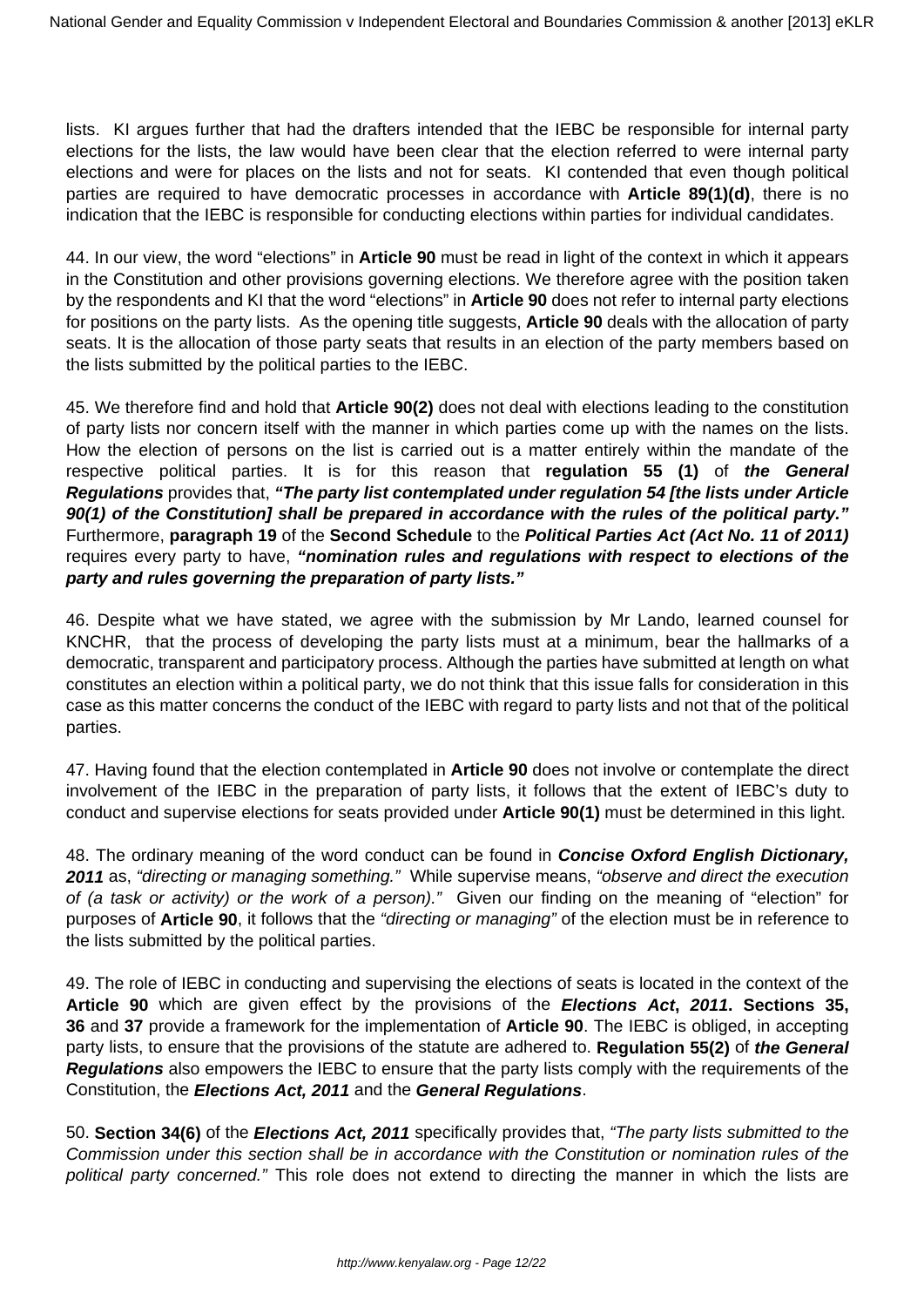prepared as these are matters within the jurisdiction of the parties but in considering the lists, the IEBC must nevertheless be satisfied that the lists meet constitutional and statutory criteria. We would hasten to add that in the event there is a dispute in the manner in which the parties conduct themselves in conducting their internal elections then recourse may be had by the aggrieved party members, inter-alia, to the Political Parties Disputes Tribunal established under **section 39**, **Part VI** of the **Political Parties** Act, 2011 or to the High Court in appropriate circumstances.

## **Candidates qualified for nomination under Articles 97(1)(c), 98(1) (c) and (d) and 177(1)(b) and (c).**

51. As we have held above, the responsibility of the IEBC to conduct and supervise elections under **Article 90(2)** includes the duty to confirm that the persons listed therein are duly qualified for election. The petitioner's grievance is that the only condition that the IEBC met was that the political parties complied with the time limit for submission of the party lists. It argues that IEBC failed to ensure that lists contained the appropriate number of qualified candidates; that gender parity was achieved by alternating male and female candidates and except for County Assembly seats, that the party lists reflected regional and ethnic balance.

52. The petitioner further avers that the IEBC had a duty to determine and give guidance to political parties on the following questions;

a) Who is a qualified candidate within the meaning of **Article 90(2)(b)**"

b) What is meant by "regional" diversity within the meaning of **Article 90(2)(c)** and which, as between regional and ethnic diversity, prevails over the other"

c) What is a "special interest" within the meaning of **Article 97(1)(c)** and who is a "youth", "person with disability" or "worker""

d) Who is a member of "marginalized group" within the meaning of **Article 177(1)(c)**"

53. The petitioner submits that the IEBC abdicated its responsibility by failing to deal with the issues outlined above and give guidance to political parties. The petitioner seeks the court's guidance on the questions it has framed above and submits that the court should be guided by the principles spelt out in **Njoya and Others v Attorney General and Others [2004] 1 EA 194**, **159**, where the Court observed that, "The Constitution of Kenya which is the supreme law of this country is the will of the people or the mandate they give to indicate the manner in which they ought to be governed."

54. The petitioner submits that its position is underpinned by the fact that the Constitution recognises that various categories of people face challenges that may not enable them compete favourably for elective positions. It is for this reason that special seats are created by **Articles 97(1)(c)**, **98(1)(b)(c)** and **(d)** and **177 (1)(b)** and **(c)**. Mr Arwa submits in this regard the special interests referred to in these provisions must be those of people who would not otherwise find representation and in support of this position, referred to the case of **San Antonio School District v Rodrigues (1973) 411 US 29**. In that case the United States Supreme Court stated that, "(A class of people) saddled with such disabilities (economic, social, political or otherwise) or subject to such a history of purposeful unequal treatment or relegated to such a position of political powerlessness as to command extraordinary protection from the majoritarian political process."

55. Learned counsel for APDK, Mr Mwenesi, submits that the rights of persons with disabilities must be jealously guarded and protected particularly where the Constitution envisages a minimum representative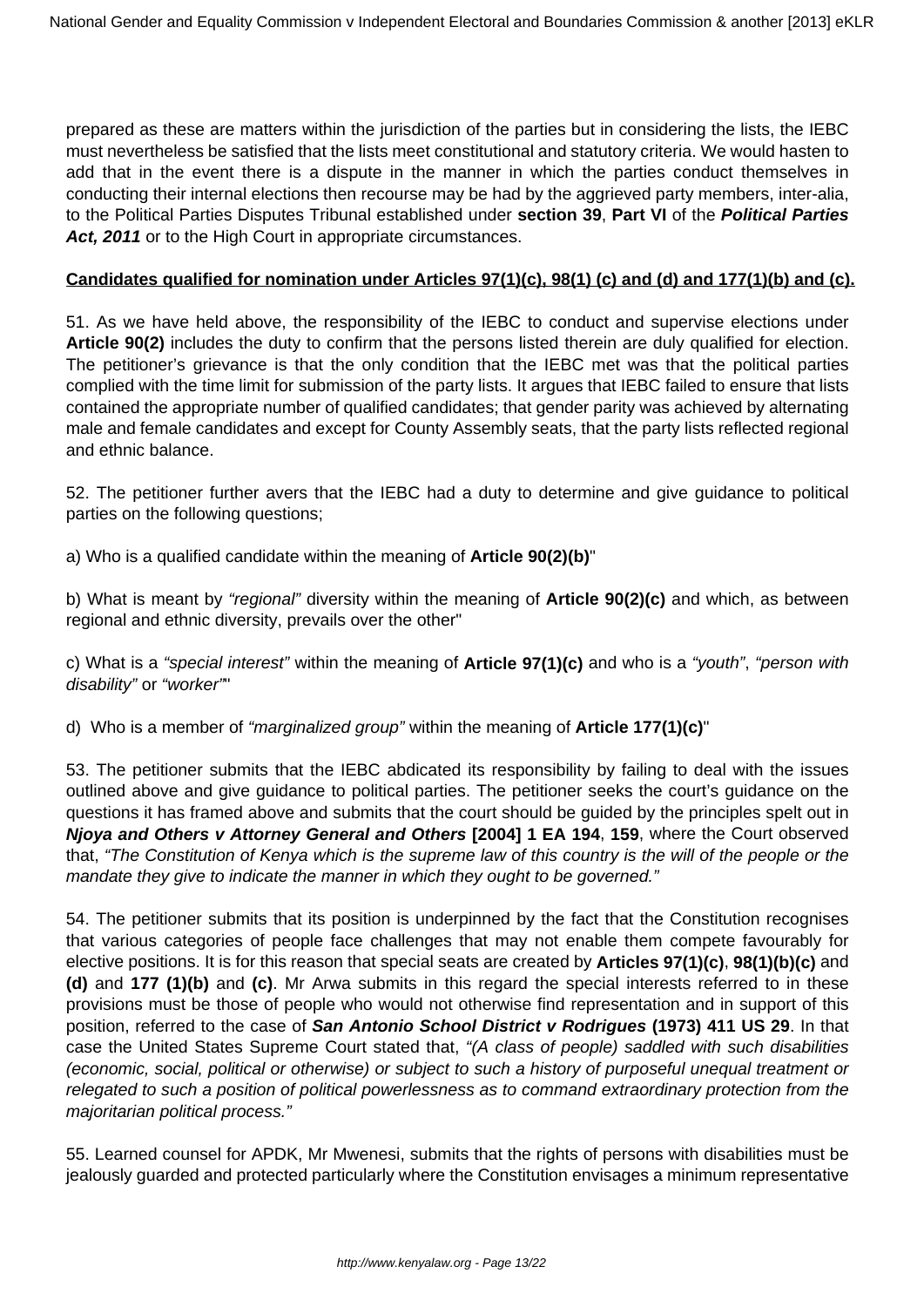percentage of persons with disabilities in the Assemblies at both levels of Government. He urged the court to bear in mind the struggle for minorities and persons with disabilities and other vulnerable groups to have constitutional recognition in Kenya.

56. The other parties and amici curiae cited the case of **Rangal Lemeiguran v Attorney General Nairobi HC Misc. Civil App. 305 of 2004 [2006] eKLR** where the High Court considered the meaning of "special interest group" in light of **section 33** of the former Constitution and observed that, "Although the Constitution does not define special interests contemplated by section 33(1) they include interests which have not been taken care of by the election process and which are vital to the effectiveness of democratic elections in terms of adequate representation for all – in a democracy. In other words the special interests mean those interests which normal electioneering process has failed to capture and represent."

57. The petitioners and the interested parties have filed submissions and depositions demonstrating that the lists submitted by the political parties do not comply with the provisions of the Constitution and why it is necessary for the Court to set the parameters necessary for assessment of such lists.

58. In giving this guidance, the question brought to the fore is the nature of interests to be borne in mind when considering party lists. In **Article 97(1)(c)** the members nominated represent "special interests." **Article 97(1)(c)** states that, "The National Assembly consists of – (c) twelve members nominated by parliamentary parties according to their proportion of members of the National Assembly in accordance with Article 90, to represent special interests including the youth, persons with disabilities and workers. [Emphasis ours]

59. **Article 177(1)(b)** and **(c)** deal with representation in the County assemblies. Two categories of seats are recognised; the gender top-up seats and the seats for marginalised groups. **Article 177(1)(b)** provides for special seats necessary to ensure that no more than two-thirds of the membership of the County assembly are of the same gender while **177(1)(c)** provides for "members of marginalised groups, including persons with disabilities and the youth, prescribed by an Act of Parliament."

60. Additional statutory obligations are imposed by **section 7** of the **County Government Act, 2012** which provides that;

7. (1) In addition to the members who are elected under Article 177 (a), or nominated under Article 177 (b) of the Constitution, a county assembly shall comprise

(a) six nominated members as contemplated in Article 177 (c) of the Constitution; and

(b) the speaker, who is an ex officio member elected in accordance with Article 178 of the Constitution.

(2) The political party nominating persons under subsection (1) shall ensure that

(a) **community and cultural diversity of the county** is reflected in the county assembly; and

(b) there is **adequate representation to protect minorities** within the county in accordance with Article 197 of the Constitution.

(3) The number of members nominated under subsection 1(a) shall be reviewed to accord with the number of Wards determined by the Independent Electoral and Boundaries Commission under section 27(3)(a). [Emphasis ours]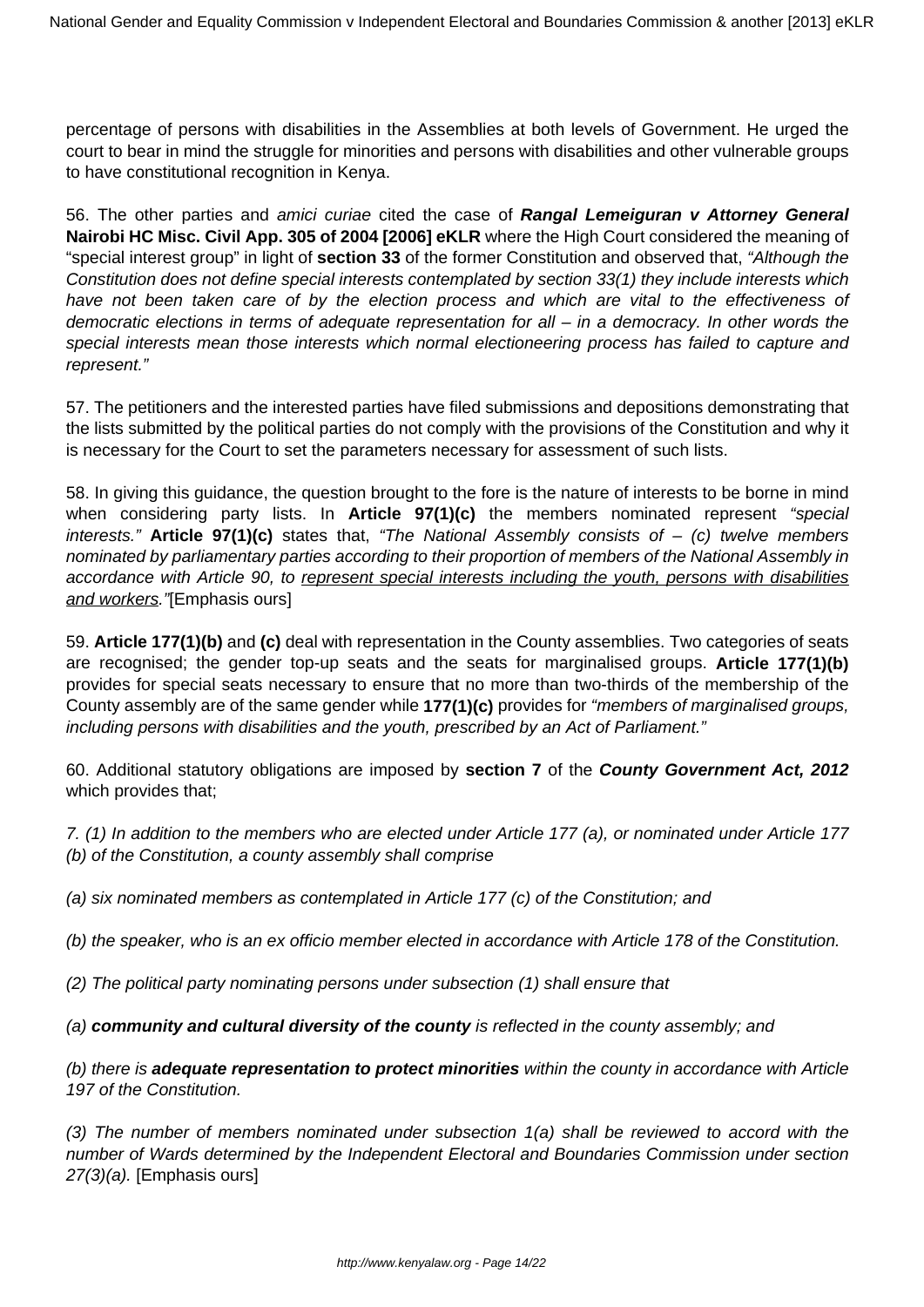61. These provisions impose on the IEBC an obligation to ensure that the lists submitted by the parties also comply with the Constitution and with statutory provisions that promote the rights of persons with disability and marginalised groups and generally promote community and cultural diversity within the County. The petitioner and the interested parties state that although the IEBC issued formal guidelines, it failed to give guidelines as to the qualifications of candidates necessary to meet the constitutional criteria. The parties have asked us to define each of the terms applicable as the IEBC failed to do so in its guidelines.

62. The position of the IEBC is that it set out guidelines in a document titled, **"Party List Formula & Rules of Submission"** which was annexed to the Supplementary Affidavit of Moses Kipkogei, a Senior Legal Officer at the IEBC and sworn on  $5<sup>th</sup>$  April 2013. We have studied the quidelines and we agree with the petitioners and interested parties that the guidelines are limited to formal requirements. The IEBC did not attempt to define or give guidelines to the terms used in the Constitution like, "special interests", "marginalized", "persons with disability" and "ethnic diversity."

63. The course adopted by the IEBC, we think, was guided by the approach adopted by the court in the case of **Micah Kigen and 2 Others v Attorney General and 2 Others Nairobi Petition No. 268 and 398 of 2012 [2012] eKLR.** In that case the court considered the definition of special interests under the provisions of **Article 97(1)(c)** and it held that, "the nature of special interests requiring representation is infinite and various and a political party must be permitted to define those interests from time to times …… any special interests may emerge in future and which the political party may consider require representation." Thus IEBC, in formulating its guidelines, left it to the parties to define the special interests and to indicate in their respective party lists the special kind of interests the person so nominated represented. Counsel for the IEBC, submitted that the IEBC ensured that the list submitted complied with the Constitution and the law. In exercising its power to supervise the list, IEBC contended that it drew the parties' attention to deficiencies in their lists and where necessary, it directed them to rectify the lists.

64. APDK and KI argue that the decision in the **Micah Kigen Case** should be revisited for several reasons. Mr Mwenesi submitted that the case was not applicable to the facts of this case because the matter in issue in that case concerned the constitutionality of particular provisions of the **Elections Act, 2011**. KI on the other hand contended that the learned judge in construing the meaning of "special interests" failed to take into account the whole context, not just of the Article in question but of the entire Constitution which suggests that the whole purpose of the provisions concerning allocation of party seats was to bring into legislative bodies voices that have been historically excluded.

65. While the parties have submitted at length on the need to define the terms such as "special interest" to give clarity to the process of nomination, we are of the view that it is not necessary to do so in this case. The Constitution imposes the primary obligation to ensure that the lists are compliant with the Constitution on the IEBC. The IEBC is required to scrutinize the lists forwarded to it to ensure that the lists comply with the Constitution, laws and regulations and in each case to ensure that the special interests are represented in the said lists.

66. In the **Micah Kigen Case** it was observed that, "[30] …. **Article 90(2) ……** bestows upon the IEBC the responsibility of ensuring that the party lists meet certain criteria set out in the Constitution and legislation. The Political Parties themselves, just as any other person or State organ, are bound to observe all provisions of the Constitution including those that require that the rights of minorities, youth and persons with disabilities be promoted and protected."

67. We have reflected on whether it is necessary to issue guidelines or even reconsider the findings in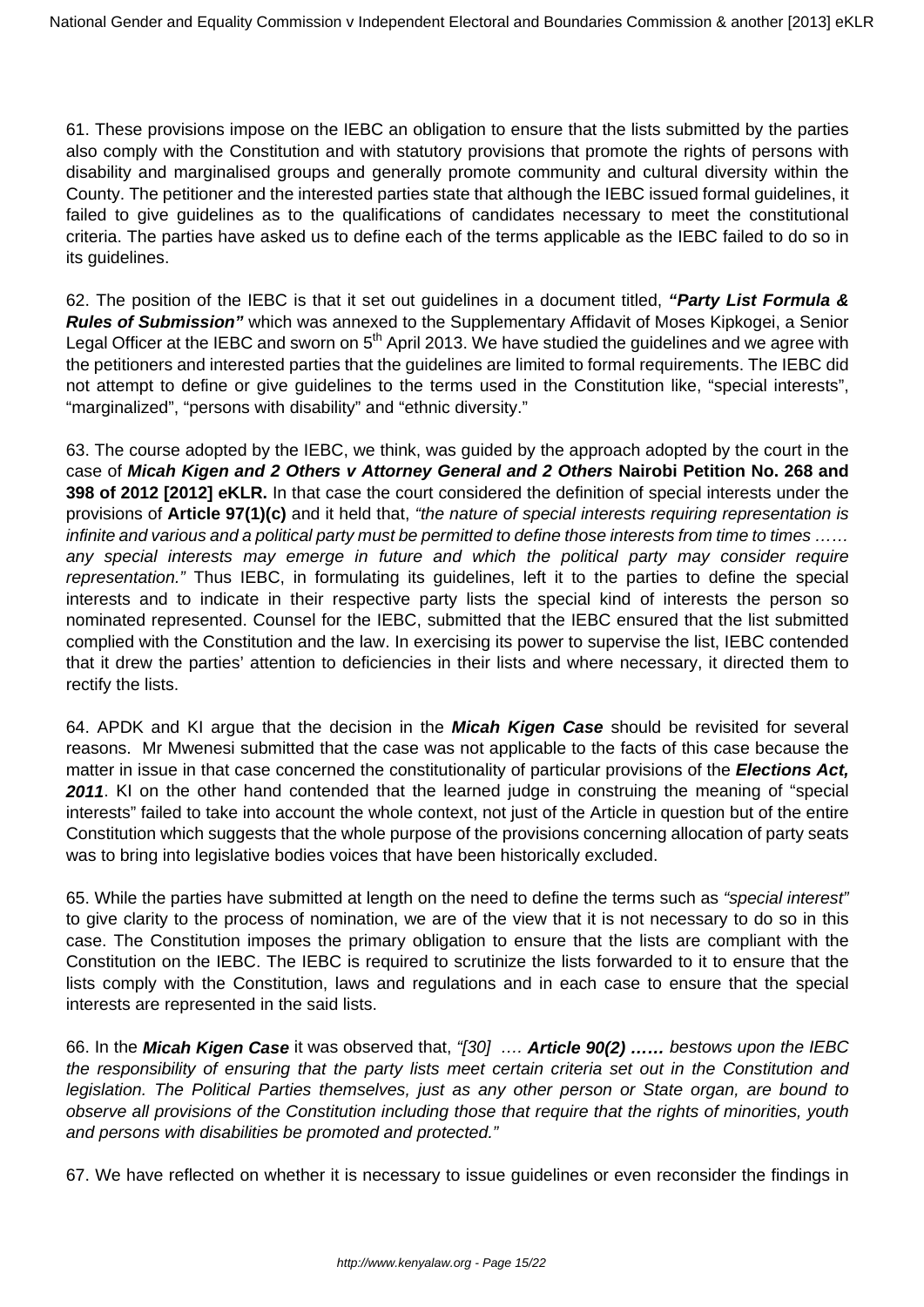the **Micah Kigen Case**. We decline to do so. In the case of **Prinsloo v Van der Linde and Another 1997 (3) SA 1012 (CC))** at para 20, the Constitutional Court of South Africa warned against making sweeping statements about difficult and complex areas of equality and discrimination. The court observed that in view of the history of that country, "All this reinforces the idea that this Court should be astute not to lay down sweeping interpretations at this stage but should allow the equality doctrine to develop slowly and, hopefully, surely. This is clearly an area where issues should be dealt with incrementally and on a case by case basis with special emphasis on the actual context in which each problem arises." We fully adopt these sentiments particularly as we think that laying down definitions of the various terms that govern allocation of special seats would be limiting the authority of the IEBC to do what it is required to do under the Constitution. We also decline to take the course suggested by the petitioner as we have not had the opportunity to interrogate specific nominees or persons whose inclusion in the party lists is challenged. We have also not heard from the political parties which submitted and prepared the lists. (See also **Community Advocacy and Awareness Trust and Another v Attorney General Nairobi Petition No. 243 of 2011 (Unreported)**)

68. Another reason we have declined the entreaty to set guidelines, is that we think that such a process must be participatory as demanded by **Article 10**. The KNCHR, in its brief, drew our attention to international best practises and comparative jurisprudence that may be worth emulating but in our view the process of developing guidelines must involve all stakeholders like the constitutional and statutory commissions, some of which are party to these proceedings, civil society organisations and political parties. We are convinced that our legal provisions are inadequate in certain respects and may necessitate legislative action but we cannot, by judicial fiat, take over the responsibilities of other constitutional and statutory bodies.

69. The court would, by issuing guidelines at this stage, constrain the constructive engagement between stakeholders that would result in enactment and implementation of measures, policies and regulations that would improve the participation of persons who live on the margins of the political process.

70. We think that the obligation of the IEBC must also be construed in light of the obligation of the State and every State organ to observe, respect, promote and fulfill the rights and fundamental freedoms in the Bill of Rights rooted in **Article 21**. The implementation of fundamental rights cannot be passive and must be active in order to achieve the objects of the Constitution (see **Kituo cha Sheria v Independent Electoral and Boundaries Commission (supra)**). We find that the IEBC did not develop sufficient guidelines or take specific steps aimed at increasing or promoting the participation of vulnerable groups within the electoral process other than passively inspecting the party lists submitted to it.

71. The IEBC and the other constitutional and statutory commissions have a duty, in accordance with **Article 249(1)** to "(a) protect the sovereignty of the people; (b) secure the observance by all State organs of democratic values and principles; and (c) promote constitutionalism." This means that IEBC and the other commissions must work in concert to ensure that the rights of persons with special interests identified by **Article 90(1)** are realised. Constitutional commissions cannot work in splendid isolation. The need for constitutional and statutory commissions to work together is particularly acute given that the generation of party lists is entirely a political party matter and membership of political parties is voluntary. There must be concerted efforts by those bodies that bear primary responsibility for protecting, promoting and realizing the rights of vulnerable members of society to put in place policies and measures that increase the participation of these groups in the political sphere. The Constitution demands this and the international instruments we have referred to impose this obligation on the State. The fact that this petition has been filed just before the General election by one constitutional commission against another suggests that there is a lack of communication, co-operation, co-ordination and engagement between these bodies. This state of affairs is untenable and must be addressed and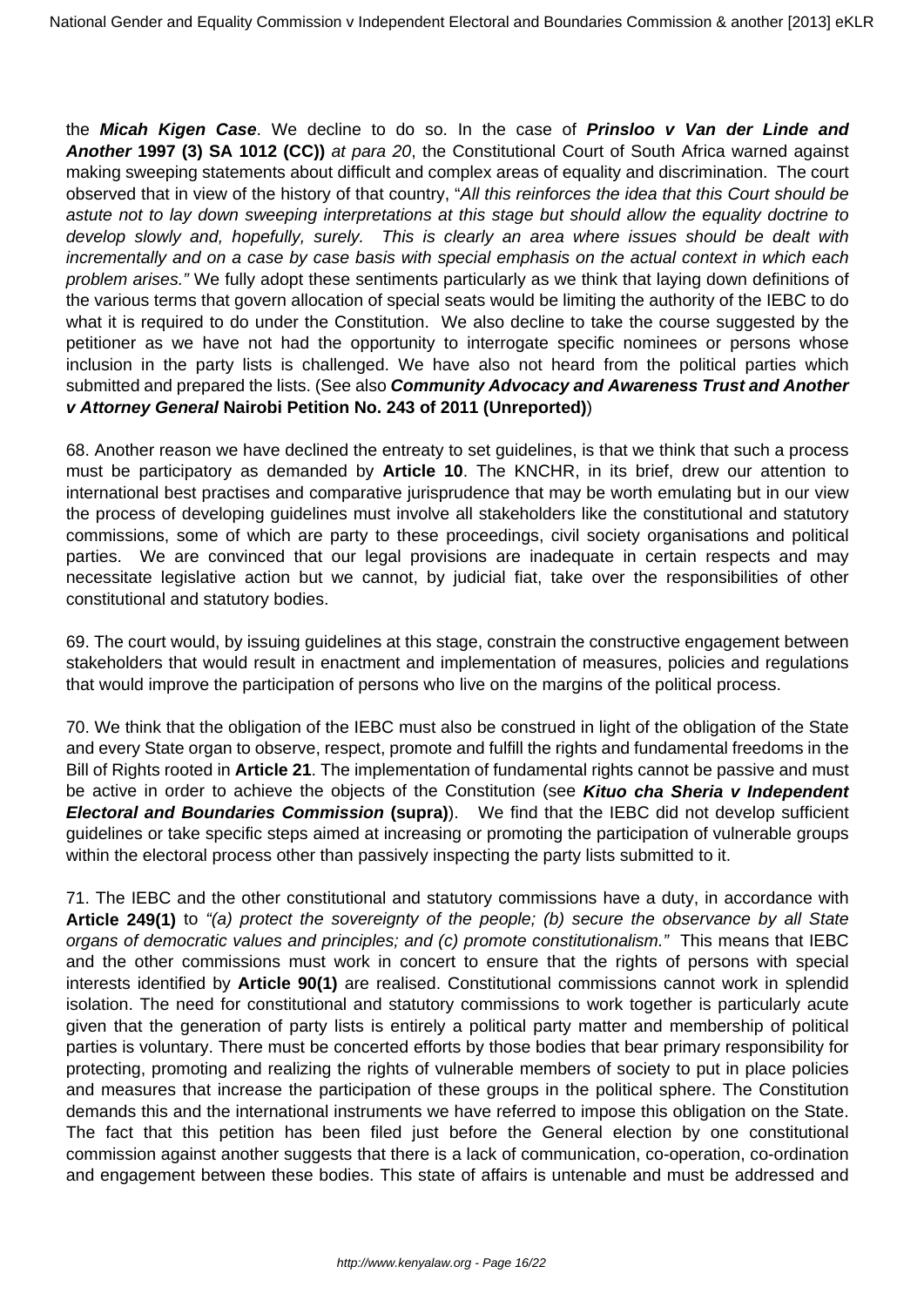corrected and it is our obligation to so direct.

## **Did IEBC comply with its responsibility to conduct and supervise the elections**

72. The fact that we have declined to issue the guidelines sought by the parties does not in any way diminish the responsibility of the High Court. It has been emphasised in many decisions that where there is a breach of the Constitution, the High Court will not hesitate to set the Constitution on its course. See generally **Federation of Women Lawyers of Kenya (FIDA – K) and Others v Attorney General and Others Nairobi Petition No. 102 of 2011 (Unreported), Trusted Society of Human Right Alliance v Attorney General Nairobi Petition No. 299 of 2012 (Unreported)** and **Jeanne W. Gacheche and 6 Others v Judges and Magistrate's Vetting Board and Others Nairobi Judicial Review No. 295 of 2011, 433, 434 and 438 of 2012 (Unreported)**. We now turn to consider whether the IEBC violated its constitutional responsibility.

73. The manner of compiling the party lists is clearly set out in **regulation 54** of **the General Regulations** which at the pertinent part provides as follows;

Submission of political party list for allocation of special seats.

54. (1) Each political party shall submit to the Commission a party list of all persons who would stand elected if the party were entitled to seats in the National Assembly, Senate or the County Assembly, as the case may be on the basis of proportional representation in accordance with Article 90 of the Constitution and sections 34, 35, 36 and 37 of the Act.

(2) The party list referred to in subregulation (1) shall contain the name, address, age, sex, disability and category of disability, phone number, occupation, elective post sought and such other qualifications as are provided under the Constitution and the Act.

(3) A party list submitted under sub regulation (1) shall be in accordance with section 36 of the Act, and shall be-

(a) by signed by the authorised official of the political party submitting the party list; and

(b) be submitted in hard copy and in electronic form.

(4) Each political party list nominee shall after nomination, submit to the Commission a letter stating his or her intention to serve if nominated.

(5) The Commission may reject a nominee submitted by a political party for any elective post if that nominee is not qualified to be elected to the office for which the nomination is sought as specified under the Constitution or the Act.

(6) The rejection by the Commission of a nominee under this regulation shall not invalidate the entire party list submitted by the political party.

(7) The Commission, after making the decision to reject a nominee, inform the political party concerned of that decision and request that political party to submit another name within such time as the Commission shall determine.

(8) The Commission shall publish the final party list in at least two newspapers with nationwide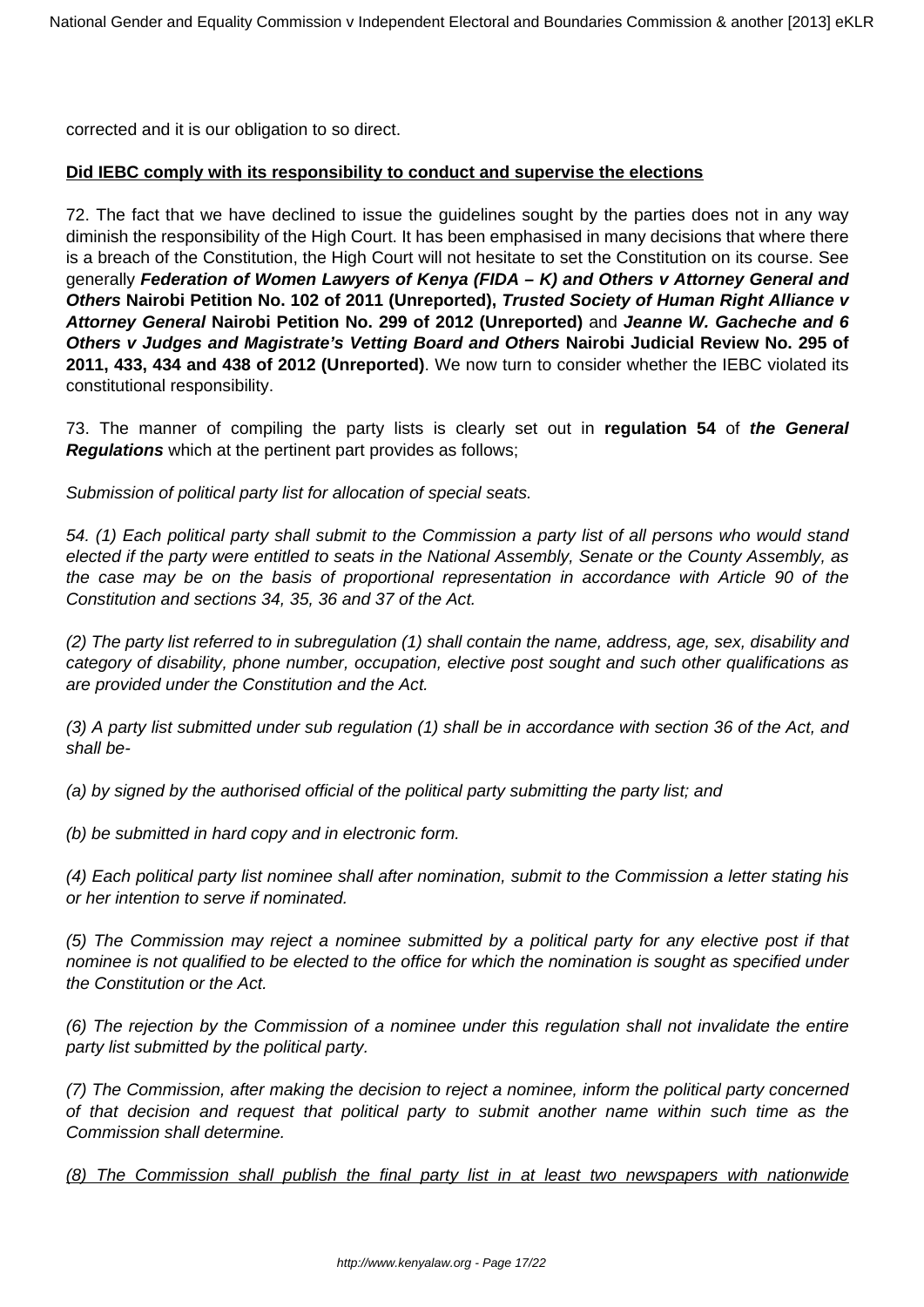## circulation. [Emphasis ours]

74. During the hearing of the matter, we directed the IEBC to file and serve on all the parties, the party lists submitted to it under **Article 90**. The IEBC filed the list through the affidavit of Mahamud Jabane sworn on 28<sup>th</sup> March 2013. Due to limited time, we admitted, with the consent of all the parties, an analysis by APDK of the party lists. The analysis disclosed the following;

- Some political parties did not follow their own internal nomination processes.
- Some nominated members appearing on the partly lists were not members of the party in whose list they appeared.
- The procedures for nominating persons with disabilities given by IEBC to parties were not followed as some lists did not have male and female representatives from each county.
- Some names appeared in more than one list.
- There was no gender balance in most counties as the parties gave either male or female only lists.
- Some counties did not have lists containing persons with disabilities.
- The parties placed emphasis on certain forms of disabilities thus no deaf person was nominated in any county in the country despite the fact that they applied to be considered for nomination.
- Some nominees are not qualified for the positions.

75. Our review of the evidence and material filed reveals that a substantial part of the grievances before us was that the manner in which the party lists were prepared and dealt with by the IEBC was not transparent. This made it difficult to know whether, in fact the IEBC has addressed the qualifications of the party members on the list and whether the list complied with the provisions of the Constitution and the law.

76. The petitioner and the interested parties are agreed that the IEBC did not publish the final lists in at least two newspapers with nationwide circulation in accordance with **regulation 54(8)** of the **General Regulations.** The final lists that the IEBC is purported to have published on its website were not readily accessible and in some instances could not be downloaded.

77. What is clear to us and we accordingly so find is that the provisions of **regulation 54(8)** of the **General Regulations** were not complied with. The reason for requiring publication of the party lists is not idle. As Mr Ochola, counsel for the 5<sup>th</sup> interested party submitted, part of the responsibility of IEBC is to publish the party lists in order to afford the public an opportunity to review the lists to see whether they comply with the Constitution. Further that since voting at the General election affects the manner in which the special seats are to be distributed, it is therefore necessary for members of the public to know the persons proposed to be elected on the basis of party lists and vote according to their preference. We agree with the 5<sup>th</sup> interested party's submission that compliance with these provisions enhances the political parties as a tool of propounding good governance, integrity, transparency and accountability.

78. Another important reason for publication of the party lists is to enable parties invoke the dispute resolution process provided for under the Constitution. Under **Article 88(4)(e)** of the Constitution, as read with **section 74** of the **Elections Act, 2011**, the IEBC has the mandate to settle electoral disputes including disputes relating to or arising out of nominations. As a result of failure to publicise the party lists, the public was effectively denied the opportunity to demand accountability on the part of the IEBC. In our view, this litigation would have been avoided had the IEBC complied with this provision and made the list available to the public for scrutiny as contemplated by **the General Regulations**. It is also through this process that IEBC would have demanded accountability from the political parties and ensured that the party lists comply with the Constitution and the law.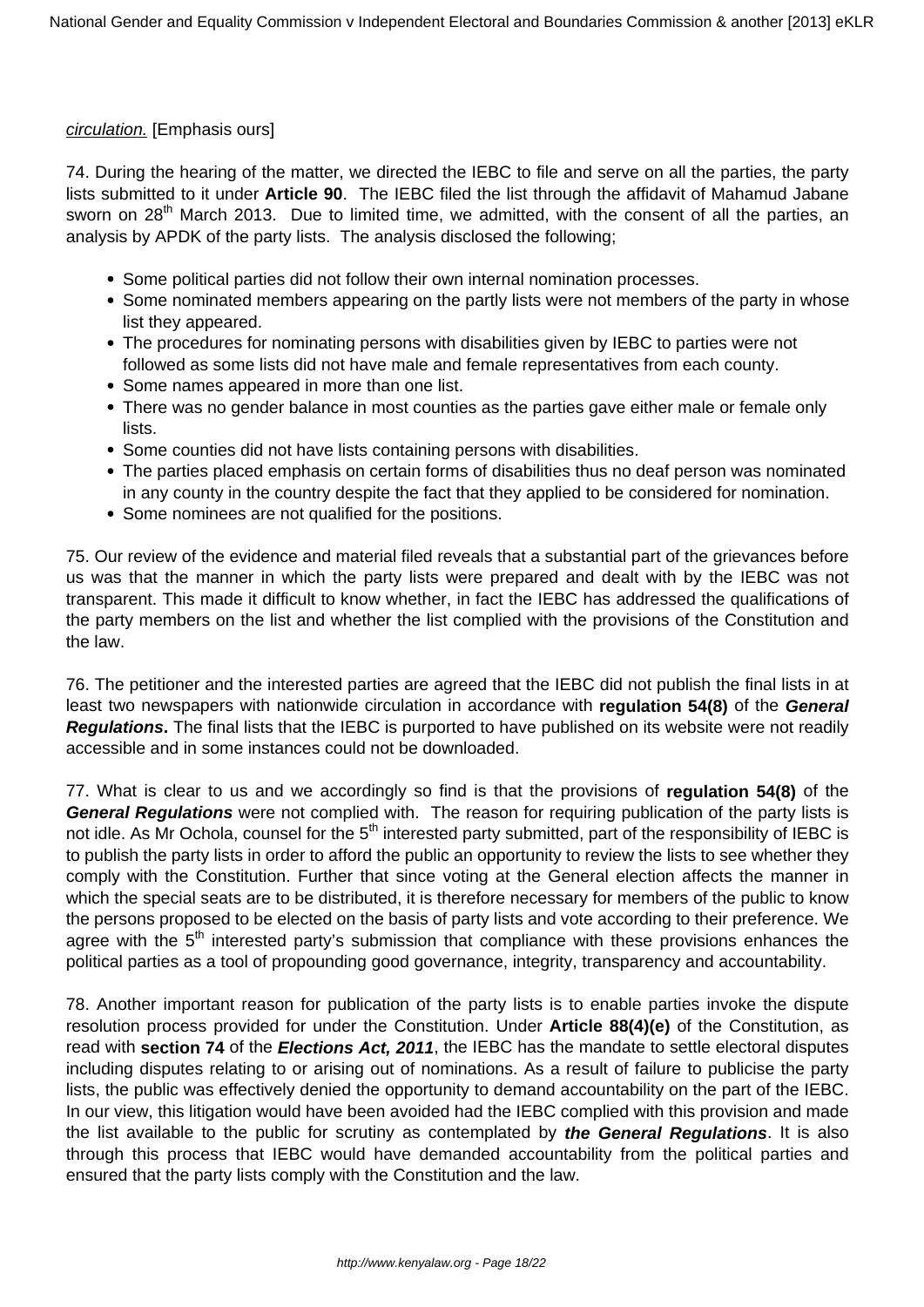## **Reliefs**

79. The petitioner has sought several declarations as we have set out above. However, the responsibility of the Court is to craft an appropriate remedy that will vindicate the rights of the persons aggrieved and also remedy the breach of the Constitution. Remedies for breaches of the Constitution are not granted in a vacuum but take into account the existing legal and factual situation. In **Kituo cha Sheria v Independent Electoral and Boundaries Commission (Supra)**, the court noted that, "Having established a violation to the extent that the State failed in its obligations to the [petitioners], the Court is called upon to consider the relief. Article 23 empowers the Court to frame an appropriate remedy to vindicate the rights of the person aggrieved. The nature of relief to be granted is not merely a theoretical matter but a practical one that must depend on the circumstances of each case." (See also **Jeffer Issak Kaur v Ministry of Justice, National Cohesion and Constitutional Affairs and Others Nairobi Petition No. 556 of 2012 (Unreported)**).

80. We note that the General election has already taken place and the elected members of the National Assembly, Senate and the County assemblies are known. The proportion of party list seats allocated to specific parties is also known and as a result of the elections, some parties will not benefit from having their party members elected on the basis of the lists submitted to the IEBC. In granting relief we also bear in mind that it is important that the workings of constitutional bodies must not be unduly constrained particularly in this important transition period. It is also important to ensure that members elected on the basis of party lists begin participating in the legislative activities of their respective bodies as soon as possible to represent special interests.

81. We also take into account the fact that the party lists must be submitted on a certain date and thereafter cannot be amended. In the circumstances, we also agree with the submission by KI that annulling entire party lists may not be feasible at this stage. We however decline to take the course suggested by KI which seeks to involve the court in the minutiae of managing the party lists by striking out names of persons who do not meet the constitutional criteria from the list. We are reluctant to take this course, as the political parties and the members included in those lists did not appear in these proceedings to defend their respective positions.

82. In our view the appropriate remedy is one that recognises the rights of third parties to contest the contents of lists yet imposes on the IEBC the obligation to exercise it constitutional responsibility to satisfy itself that the lists meet constitutional criteria.

83. We shall therefore order IEBC to publish as required by **regulation 54(8)** of the **General Regulations** the party lists of those parties which have qualified under **Article 90(3)**. Thereafter, any person dissatisfied with the list shall be at liberty to file a complaint with the IEBC in accordance with **Article 88(4)(e)** as read with **section 74** of the **Elections Act, 2011.** We shall impose time limits in order to ensure that the process comes to an end.

84. Although the principles we have set out above apply equally to parliamentary seats, our position regarding these seats was clearly spelt out in our ruling of 25<sup>th</sup> March 2013. Members of the Senate and National Assembly nominated under **Articles 97(c), 98(1)(b), (c)** and **(d)** of the Constitution were Gazetted on 20<sup>th</sup> March 2013 by **Gazette Notice No. 3508**. Upon such gazettement they became members of the respective houses of Parliament. Under **Article 105** of the Constitution, a question of determination of membership can only be determined by way of an election petition. **Article 105** provides as follows;

Determination of questions of membership.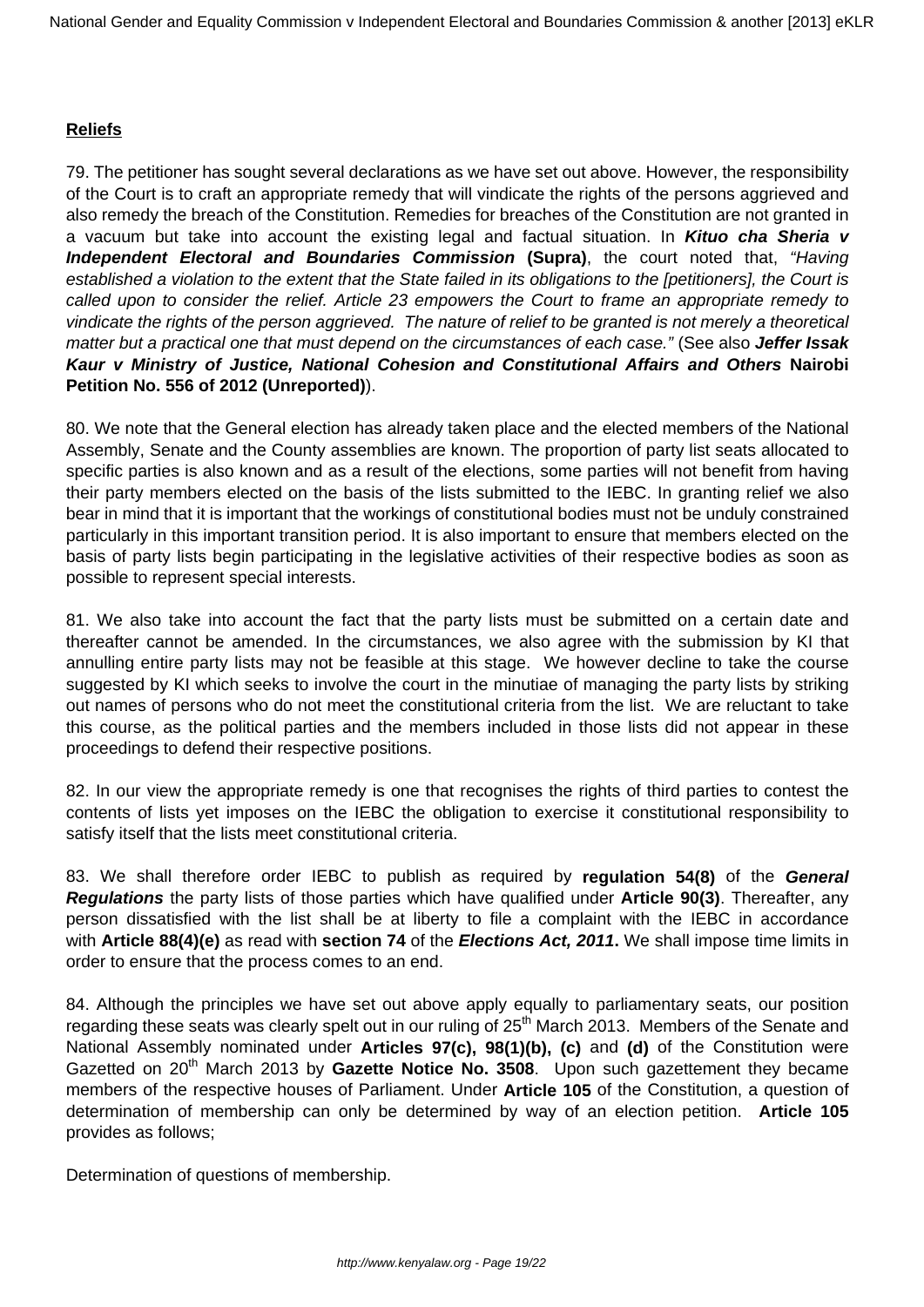**105.** (1)The High Court shall hear and determine any question whether—

(a) a person has been validly elected as a member of Parliament; or

(b) the seat of a member has become vacant.

(2) A question under clause (1) shall be heard and determined within six months of the date of lodging the petition.

(3) Parliament shall enact legislation to give full effect to this Article.

85. We expressed the view that the provisions of **Article 105** are mandatory and any challenge to persons duly gazetted as members of the National Assembly and Senate must now be in accordance with the procedures provided in the **Elections Act, 2011** and the **Elections (Parliamentary and County Elections) Petition Rules, 2013**. These Rules provide that any person may file a petition to challenge the election of a member of Parliament (**Kones v Republic and Another ex-parte Kimani wa Nyoike and Others (2008) 3 KLR EP 29, Ferdinand Waititu v Independent Electoral and Boundaries Commission and Others Nairobi Election Petition No. 1 of 2013 [2013] eKLR**).

86. Likewise, upon Gazettement of any person as a member of the County Assembly, any challenge to his or her membership to the County Assembly must be in accordance with the provisions of **Part VII** of the **Elections Act, 2011**.

#### **Costs**

87. We have reflected on the issue of costs. The award of costs in matters of the nature before us is entirely within our discretion (see **John Harun Mwau and Other v Attorney General Nairobi Petition No. 65 of 2010 (Unreported) [2012] eKLR)**. We do not think that this is a proper case to award costs to the successful party as the petitioner is a constitutional commission just as the 1<sup>st</sup> respondent is and all of them are concerned with promoting constitutionalism, the rule of law and the objects of the Constitution.

#### **Conclusion and disposition**

88. In summary and in answer to the issues we framed for determination, we find as follows;

## a) What is the responsibility of the IEBC in the creation of party lists by political parties under **Article 90**"

The election contemplated in **Article 90** is one for party list seats which means that the responsibility of the IEBC to conduct and supervise elections under **Article 90** is limited to the allocation of party list seats set out in **Article 90(1)** from the lists submitted to it by the political parties by ensuring that such lists comply with the Constitution, **Elections Act, 2011** and the regulations made thereunder and other relevant statutes. Membership of the party lists is determined by the political parties in accordance with their own internal procedures and mechanisms.

## b) Who are qualified candidates for nomination to the special seats created under **Articles 97(1)(c), 98(1) (c)** and **(d)** and **177(1)(b)** and **(c).**

Candidates qualified for nomination under **Article 90** are those persons who represent special interests, the youth, workers, persons with disabilities and marginalised groups identified under the provisions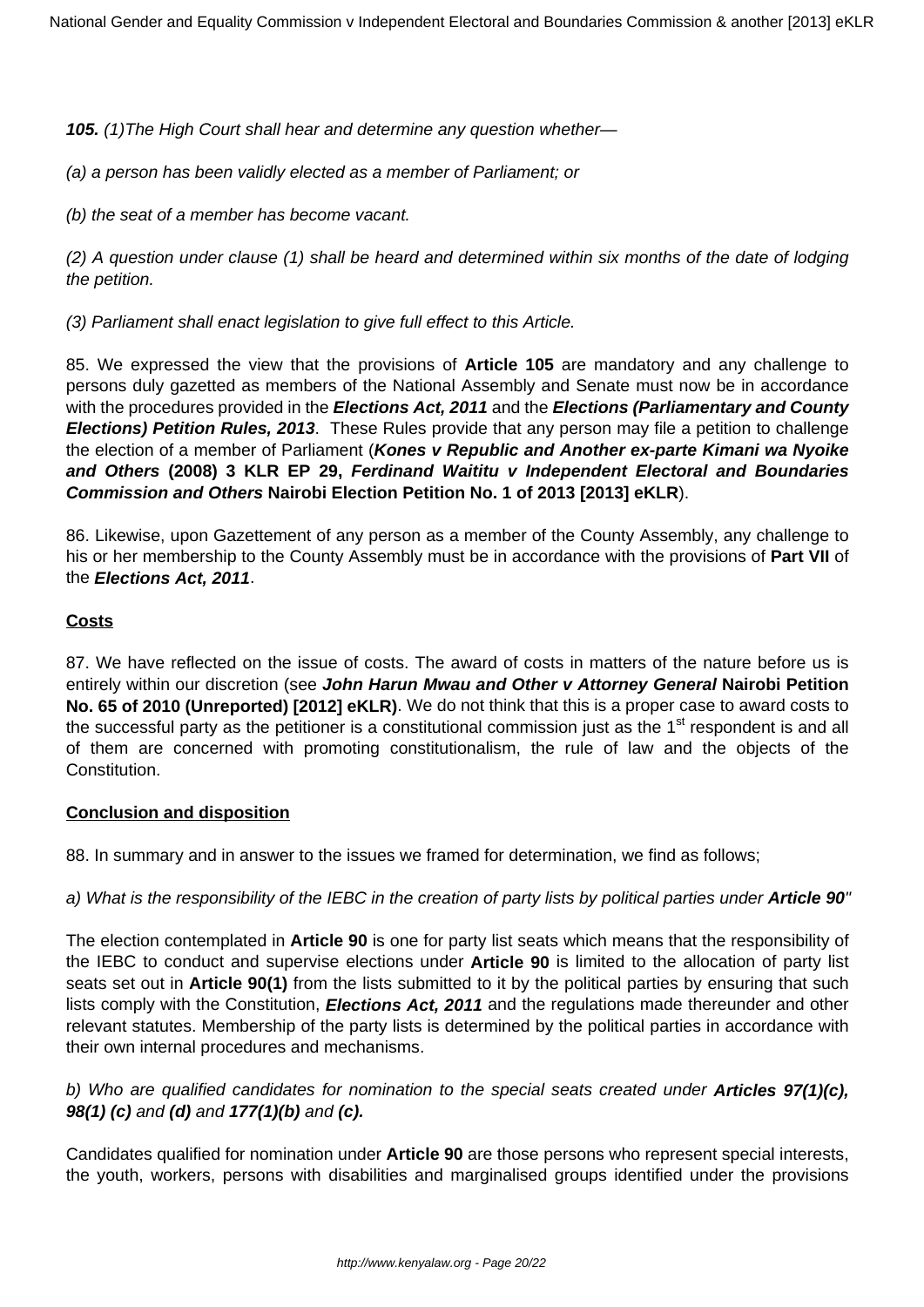governing party list seats identified by **Article 90(1)** and other relevant statutes. The IEBC in conjunction with the other constitutional and statutory commissions and political parties have the responsibility to define and generate guidelines for representation of special interests in accordance with the objects of the Constitution.

c) Did IEBC comply with its responsibility to supervise and conduct the election for special seats under **Article 90**"

In the circumstances of this case the IEBC failed to meet its obligation to conduct and supervise the conduct of the election for special seats under **Article 90** by failing to publicise the party lists submitted to under **regulation 54** the **Election (General) Regulations, 2012**.

The IEBC also failed to issue sufficient guidelines that consistent with its obligation to observe, respect, protect, promote and fulfil the rights of persons identified as vulnerable and marginalised to participate in the political process.

89. Based on our findings above, we now make the following orders;

i. The IEBC shall within 5 days from the date hereof publish in accordance with **regulation 54** of the **Election (General) Regulations, 2012** the party lists submitted for the parties that have qualified in accordance with **Article 90(3)** for membership of the County assemblies under **Article 177** of the Constitution in at least two newspapers of national circulation.

ii. The IEBC shall immediately put in place mechanisms to resolve any disputes concerning the lists in accordance with **Article 88(4)(e)** of the Constitution as read with **section 74** of the **Elections Act, 2011** upon publication of the party lists.

iii. The IEBC shall finalise settlement of all disputes submitted to it in respect of the party lists within 7 days from the date of publication of the party lists stated in (i) above.

iv. The final list of nominees shall be gazetted 7 days after the determination of any disputes.

v. We direct the IEBC to develop a program, in conjunction with constitutional and statutory commissions and political parties, to develop policies and measures geared towards increasing the participation of women, youth, persons with disabilities, marginalised groups and other vulnerable persons to effectively participate in political processes.

vi. Each party shall bear its own costs.

90. We thank the counsel who appeared before us for their erudite and helpful submissions. If we did not refer to each argument and every authority cited it is not because it was not helpful.

# **DATED** and **DELIVERED** at **NAIROBI** this **15th** day of **April 2013**

# **I. LENAOLA**

# **JUDGE**

**M. NGUGI**